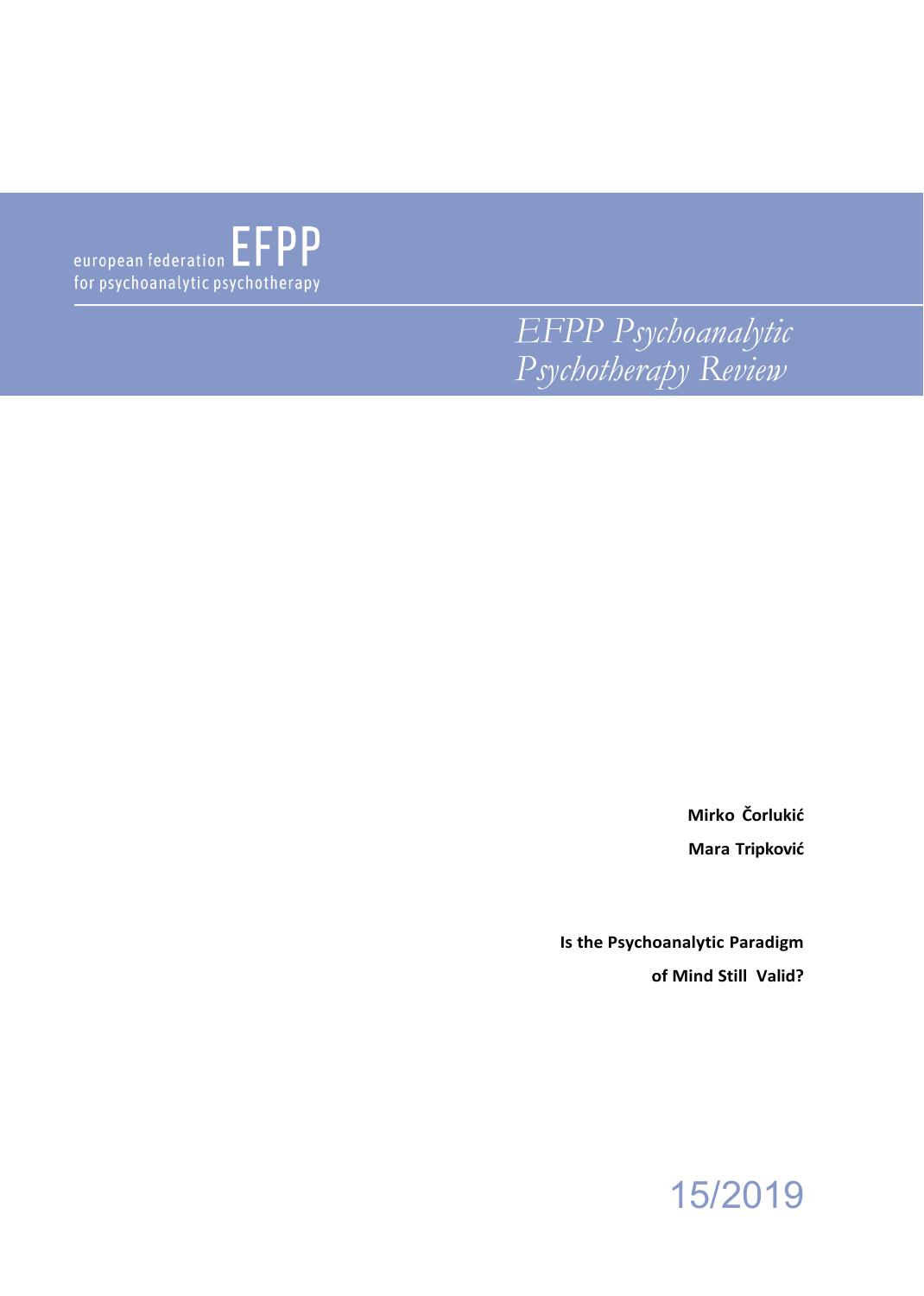#### **Summary**

In psychoanalysis the paradigm of the mind has gone through a long development path; from Freud's classic model, the Kleinian model, ego psychology, (British and American) object relations theories, Kohut's Self psychology to relational and intersubjective models. There have been many attempts to integrate psychoanalytic theories that basically include a variety of different mind theories and psychopathology. But what's missing is a "firmer" basic scientific discipline, one that integrating existing knowledge to create a better theory of how the mind-brain functions normally and in psychological disorders. Authors believe that this basic scientific discipline is neurobiology or neuroscience, the most important subfields of neuroscience are affective neuroscience, neuroscience of the Self and counsciousness. In psychotherapy patients' mental disorders are not created only in early infancy, but rather the following four factors need to be considered: 1) the biological/genetic factors 2) stressogenic/childhood experiences of deprivation, 3) stressogenic/experiences of deprivation during adolescence and adulthood, and 4) lifestyle, socioeconomic, and cultural factors. Psychosocial methods of communication in psychoanalysis, when successful, can change the workings of neurobiological systems. Instead of ego, super-ego and the id, or self-targeted object relations, a new (neuro) psychoanalytic model is based on the three systems: 1) the primary affective system (primarily the brainstem, parts of the diencephalon and limbic system), 2) the secondary behavioural conditioning system (basal ganglia, amygdala nucleus) and 3) the tertiary cognitive-linguistic system (primary corticothalamic systems). Psychotherapy takes place through the psychodynamics of these three levels of the three brain systems (affective pulsation and cognitive configuration), and the application of psychoanalytic tools (setting, free association, clarification, interpretation, support, etc.) used to communicate with the patient during the session. Psychoanalysis is a specific psycho-social, verbal and nonverbal, conscious and unconscious communication interplay between the therapist and the patient. The therapeutic goal is to achieve a lasting emotional balance better alignment of the primary affective system with the tertiary cognitive-linguistic system affecting the psychological and social life of a patient.

# **How neuroscience can change psychoanalytic theory the road to neuropsychoanalysis**

If we consider the advent of psychoanalysis in 1900 when Sigmund Freud's book "The Interpretation of Dreams" was published, what can we say nowadays about Psychoanalysis, a discipline that has one foot in Psychology, and the other in Psychiatry? Is this paradigm still valid? This text will attempt to answer this question. In this article Psychoanalysis and Psychoanalytic Psychotherapy will be used interchangeably as they can be considered synonyms from the perspective of the theory of the functioning of human mind and the paradigm of mental health disorders (usually a wide range of neuroses and personality disorders), and also from the perspective of the psychotherapeutic treatment of mental health problems and disorders.

Psychoanalysis has gone through many updates and changes, with Freud's classical model rejecting Carl Gustav Jung, Alfred Adler, and Wilhelm Reich along the way. It was developed further by Melanie Klein, the British and American object relations theorists, Heinz Kohut's psychology of the Self, and the relational/ intersubjective psychoanalytic model; the work of Otto Kernberg, Thomas Ogden and others have also led to further developments which cannot be fully summarised or analysed here. Even though Jacques Lacan's theoretical approach was rejected by the International Psychoanalytic Association (IPA) in the 1970's, it has now returned in part through modelling and modulating of psychoanalytic knowledge. Psychoanalysis seeks to answer questions such as What is the structure of personality? How and why did psychological problems or disorders develop in the patient? And what are the methods that can help/cure the psychotherapeutic patient or why they have failed? (Paul Wachtel, 2014).

It is significant that throughout its history, psychoanalysis was almost hermetically sealed from the contributions of other psychological and psychiatric theories about the structure of the mind and psychopathology, except for when they coincided with psychoanalysis. Many psychoanalysts have said that the atmosphere in psychoanalytic institutes more closely resembled that of religious or theological settings which foster dogma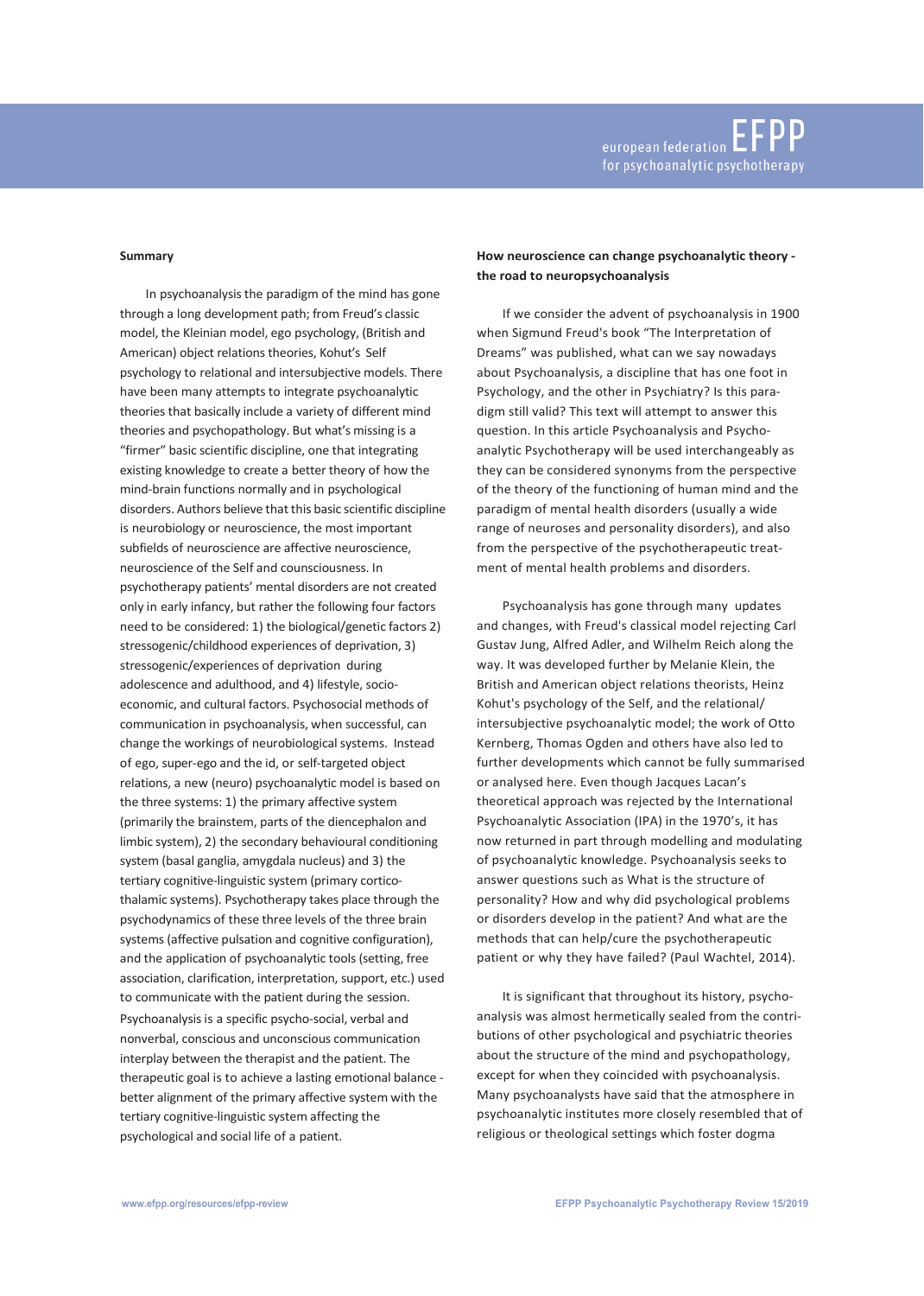rather than an atmosphere of natural and social sciences which are more likely to revise and reject false theories. Recently, such criticism was addressed by Otto Kernberg himself in an interview (Schwartz Casey, 2015).

When psychoanalytic models (of all schools) are operationalized they lead to a comprehensive understanding that the development of personality and psychopathology in adults (neuroses and personality disorders) are 90% the product of "family story or drama/theatre" from psychosocial and interpersonal relationships (including conscious and unconscious communication) between the baby/child and his/her parents, especially mothers in the pre/oedipal stage of development, and later on fathers in oedipal triangulation. Thus, adult psychotherapy patients are approached through transference and countertransference to develop understanding and opportunities to act on emotional interactions in (early) childhood, primarily with the patient's mother and father, and partially with brothers, sisters and other important objects/persons from this early developmental stage. Some importance is also given to the later childhood stages, the latency phase and puberty, but more so in terms of the "psychic superstructure" that is formed over the structure developed during the first three to five/six years of age – from dyad oral symbiosis to oedipal triangulation (Jay Greenberg 1991, Peter Fonagy 1999).

The importance of biology/genetics in the etiology of the patient's disorders and behaviours receive very little reocognition (or none at all) in psychotherapeutic approaches. It's as though these neurobiological aspects or dimensions (not based on conscious or subconscious experiences) have little to do with the patient's feelings, thoughts, expectations, memories or behaviours. Or as if the psychological difficulties that have biological/genetic origins cannot be corrected by the psychotherapeutic process, which is largely a false belief.

Helmut Thomä and Horst Kächele (1985) point out that the psychoanalytic model is in fact a complex compilation of great psychological insights, mixed with (Greek) mythology of human nature and meta-psychological concepts. The foundation of these concepts is

based on how an adult psychotherapy patient may have felt as a baby during their interactions with his/her mother/father, and how the emotions of this baby/ young child lead to certain personality traits and psychopathological types described by Freud, Klein, Winnicott, Kohut, and Mahler.

The psychotherapist usually gathers psychological insights during the sessions, through "here and now" compassion and thinking with the patient and about him/her, as well as subsequent impressions following the sessions. Insights speak to the patient's various anxieties, fears and sadness, attachment and separation, narcissistic superiority and inferiority, autonomous and affiliative behaviour, emotional and cognitive empathy, desires, shame, guilt, frustrations, anger and aggression, various fulfilled and unfilled fantasies. Meta-psychological concepts are usually made through subsequent thinking about the patient and his material from the analytic sessions with strong influence from the different concepts of psychoanalytic schools – e.g. "I see my narcissistic patient more in line with Kohut's approach, or in line with Kernberg". In other words, they are always thinking in the language of some psychoanalytic school, while the other psychological models of thinking are "foreign" or a "second language" not used when thinking about the patient.

Studies about the effectiveness of psychotherapies (Jonathan Shedler, 2010) show that good therapeutic results are achieved through a specific human relationship between patient and therapist (sufficiently empathic and supportive, emotionally and cognitively balanced), rather than the use of a psychotherapeutic theory, or by the discovery of causes for mental health disorders. This does not mean at all that we should give up on good and scientific psychological theories on the functioning of the human mind in healthy or pathological cases. Today's neuroscience offers the possibility to use some psychoanalytic postulates and to create a good and pragmatic theory which is important for the quality of clinical work with patients.

In the last fifteen years the field of genetics has made great strides, but studies looking at the genetics of behaviour, personality traits and mental health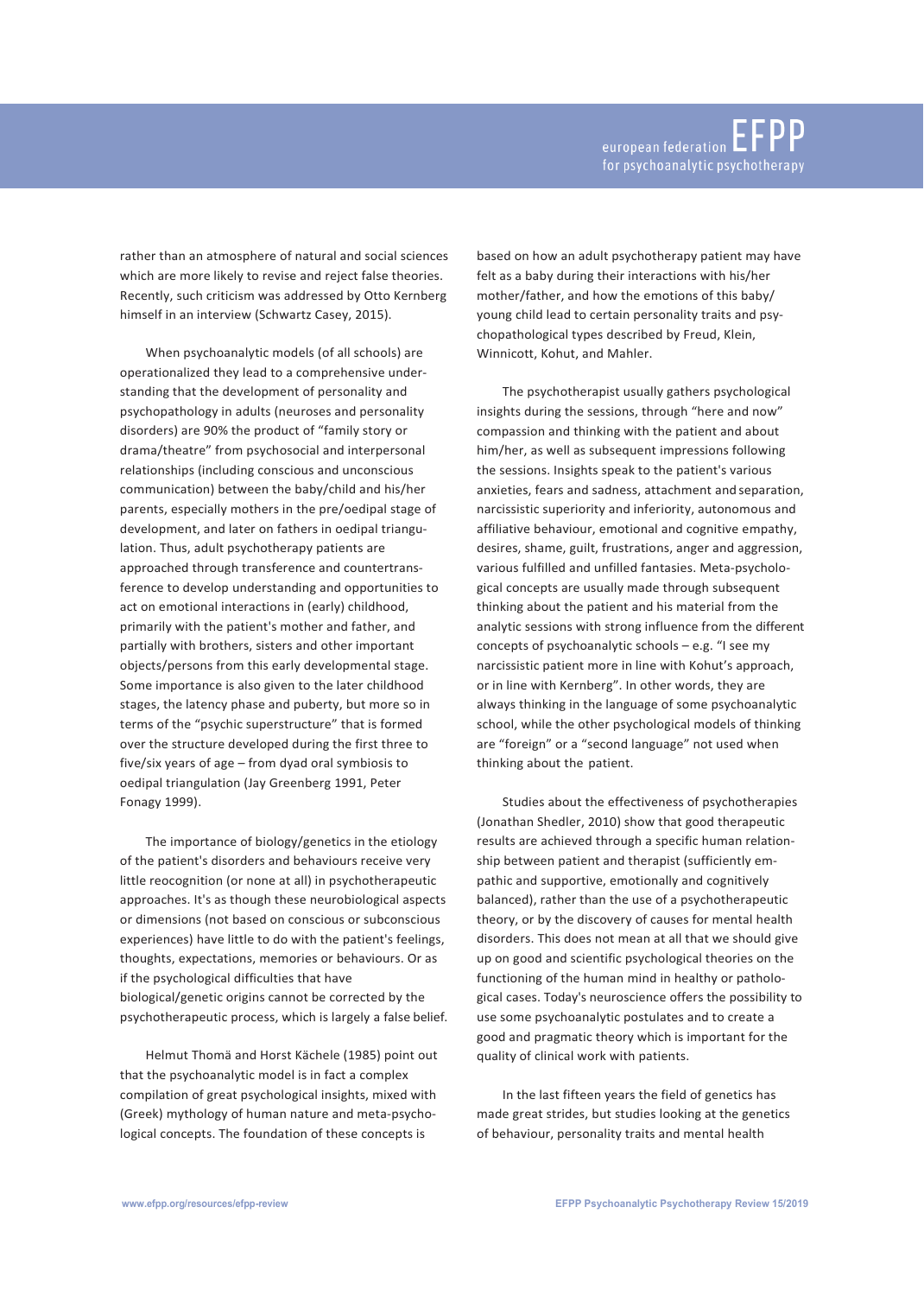disorders have very little resonance in the psychoanalytic world. A genotype can be transformed into a multitude of phenotypes concerning behaviour, psychological profile, personality traits, temperament, and even mental health disorders. Genotype develops into phenotype, and epigenesis plays a part – through external biological, physical and social factors. These are connected with structure and the refined functional regulation of the nervous system.

Much neuroscientific research is related to genetics (e.g. gene expression of individual neurons), and today a great deal is being gained in terms of understanding human behaviour. Research on monozygotic twins that were since their birth reared separately , shows that genetic factors contribute account for 35% to 45% of fundamental traits, and in terms of neurotic disorders, anxiety-depressive and personality disorders, genetic variations account for approximately 30% to 50% (Jonathan Flint, Ralph Greenspan, & Kenneth Kendler, 2010). At the same time, parents' behaviour contributes some 10% to 20%, and individual experiences about 40% to 50% (Eric Turkenheimer, 1998). Also, not all biological risk factors of mental health disorders are genetic. There are several environmental factors thatare not psycho-social in nature, such as nutrition, infections, exposure to toxins, somatic disorders and diseases. There is also the important influence of the prenatal environment, which can be affected by stress during pregnancy and various other biological factors that influence intrauterine brain development (Robert Sapolsky, 2015). In addition, it should be understood that genes and environment (social and non-social environment) are highly interconnected and mutually dependent on each other, and that epigenesis is not only the psycho-social impact of environment, rather it encompasses a wide variety of external (outside the genetic codes) biological and physical factors.

While the Freudian model (and to a greater extent the theory of object relations) fell into the trap of equalizing psychopathology with lived experiences and the influence of environment, Carl Jung points out that "if you equate the psyche with consciousness, you can easily fall into the wrong notion that man is born with a blank psyche and in later years it contains nothing more than what is gained through individual experience" (Carl G. Jung, 1974).

"Neuroscientists point out how the Brain is complex at the molecular, genetic, cellular, synaptic, neural network and at the anatomical level. It's a wonder that the number of mental disorders and neurological diseases isn't higher, considering the complexity of our brains" (Paško Rakić, 2015). Therefore, it is questionable why Psychoanalysis still insists on a model focused almost exclusively on "family story and drama/theatre" as a unique experience of psychosocial (early) childhood that creates the emotional archipelago of mind, Self and all its aberrations and distortions.

Most psychotherapy patients haven't had particularly stressful or depriving relationships with their parents in (early) childhood, and if they have, they are insufficient to account for their mental health disorders in adulthood. Some patients are neurotic due to stressful experiences, but others are not. Some patients are so genetically/biologically vulnerable that they require exceptionally safe, nurturing and stimulating environments, and even when their parents can provide such an environment, sometimes it is not enough to reassure and resolve their fears while growing up.

The perception of a patient's parents and her/his (early) childhood cannot, as a rule, be used as a causal factor of mental health problems and disorders. We can not reduce ethology to only emotionally deficient or inadequate (lack of empathy, non-mirroring, unsupportive, non-containing) parental behaviour towards a baby/child. If the person is seeking empathy, support and tenderness in adulthood, this does not automatically mean that she/he was deprived of that during childhood. On the other hand, virtually all people, not just patients, have had experiences throughout their relationships with their parents that included stress, fear, sadness, shame, guilt, disappointment, anger, and rage – even Sigmund Freud has said that such experiences are part of the normal development of a child, who couldn't and shouldn't grow under a bell jar. Therefore, the psychoanalyst cannot, theoretically and therapeutically, proceedunder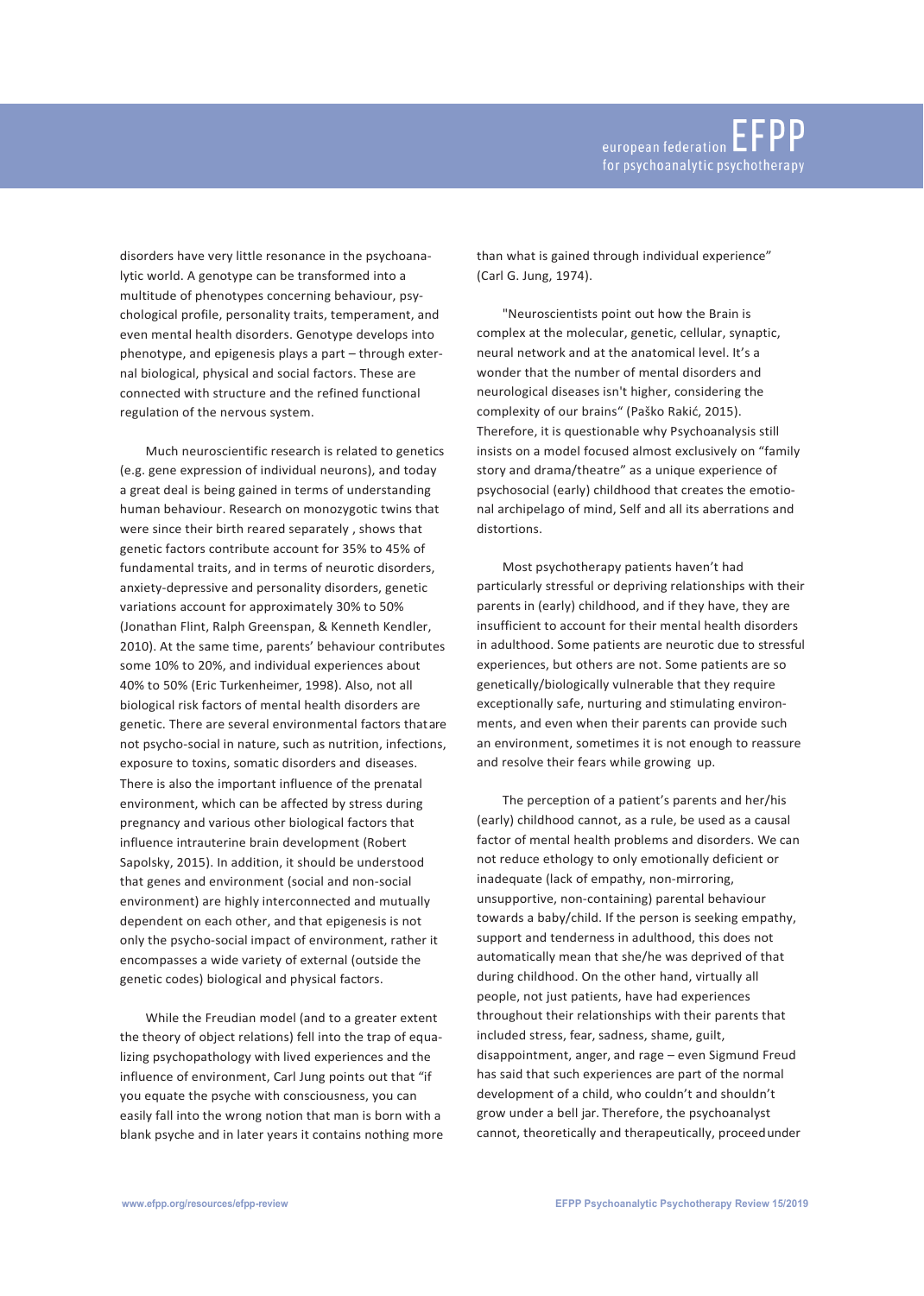the assumption that the dominant causal factor of the mental health disorders in their adult patients was the emotional atmosphere and the psycho-social relationships they had their parents during childhood. For most psychotherapy patients (with neurotic and personality disorders) it is wrong to point the finger at the preoedipal (0-3 years) or the oedipal relationship (4-6 years) with their parents.

Mental health disorders stem from four groups of factors, each one of the groups can itself cause a mental health disorder at any age, but often disturbances are created by a combination of two or more groups of factors. These factors are 1) biological/genetic, 2) stressogenic/depriving childhood experiences, 3) stressogenic/depriving experiences during adolescence and adulthood, and 4) lifestyle (sleep, nutrition, recreation, socializing, hobbies), socio-economic, and cultural factors (Jerome Kagan, 2010, 2012).

The parental impact cannot be uniformly understood as a variable that follows the same pattern. Firstly, parents do not act uniformly towards their child during infancy, at the ages of five, ten or seventeen because parents are not exactly the same in their object relations throughout their lifetimes. Secondly, each child interacts and communicates with their parents not only in response to parents, but also in response to his/her own impulses and motives – e.g., children who are rebellious, difficult to raise, those who are fearful and insecure, or symbiotically bound, and so on. If we consider the attachment for example, the influence of genetics is at least as much, if not more important than parental behaviour. On the other hand, the psychoanalytic model of parents, as "good enough" or "not good enough" (Winnicott) often ignores two important facts. First, a psychoanalyst has no precise insight into the dynamics and emotional exchange between a child and his/her parents, but draws conclusions usually from the patient's stories about their past, their behaviour, psychological symptoms, fantasies, cognitive unconscious material, current emotions, or transference behaviour associated with what has happened twenty or thirty years earlier. This kind of analysis andinference is to say the least very speculative, and is closer to astrology than science.

We point out that the psychoanalytic patient cannot be so immersed in the Self-state of the therapist, as a small child is with his/her mother, and also the therapist cannot be immersed in his patient (who is not a baby/toddler) as a mother can with her child (John Bruer, 1999; Efrat Ginot, 2015).

Secondly, for long-term explicit (episodic and semantic) memories, the brain does not record memories in adulthood "as in stone, but as in the sand" (Antonio Damasio, 2010); in children it is even more questionable due to their relationship with factual events and their memories about them. Also, implicit memory is not a realistic portrait of emotional communication between a parent and a child. Some vulnerable children may be intrinsically anxious or prone to sadness, self-pity, feelings of inferiority and shame since (due to the neurobiological structure of the mindbrain, rather than a repetition of stressful experiences) they tend to find experiences more stressful than other children.

It is also necessary to distinguish between stress, deprivation and conflict that are universally experienced as part of growing up (and in adult life) from incidences of actual abuse and neglect of children and adults. Profiling the functioning of brain-mind has shown that it tends to put emotionally charged states and events (unconsciously) in a relationship which can cause changes in cognitive structures. Each person tries to explain, not only the physical and social world around them through some cause and effect thinking, but also through their own mental states and behaviours.

It should be noted that intersubjectivity is a powerful therapeutic process between two adult states of Self, and it is very doubtfully analogous (consciously and unconsciously) to the relationship of a small child with his/her parent (Efrat Ginot, 2015). Although it is scientifically accepted that disturbances in object relations between child and parent correlate highly with possible mental health disorders, it is not scientifically confirmed that people with neurotic and personality disorders grew up mostly in stressful and depriving circumstances. There are three other groups of factors which are important for the development of mental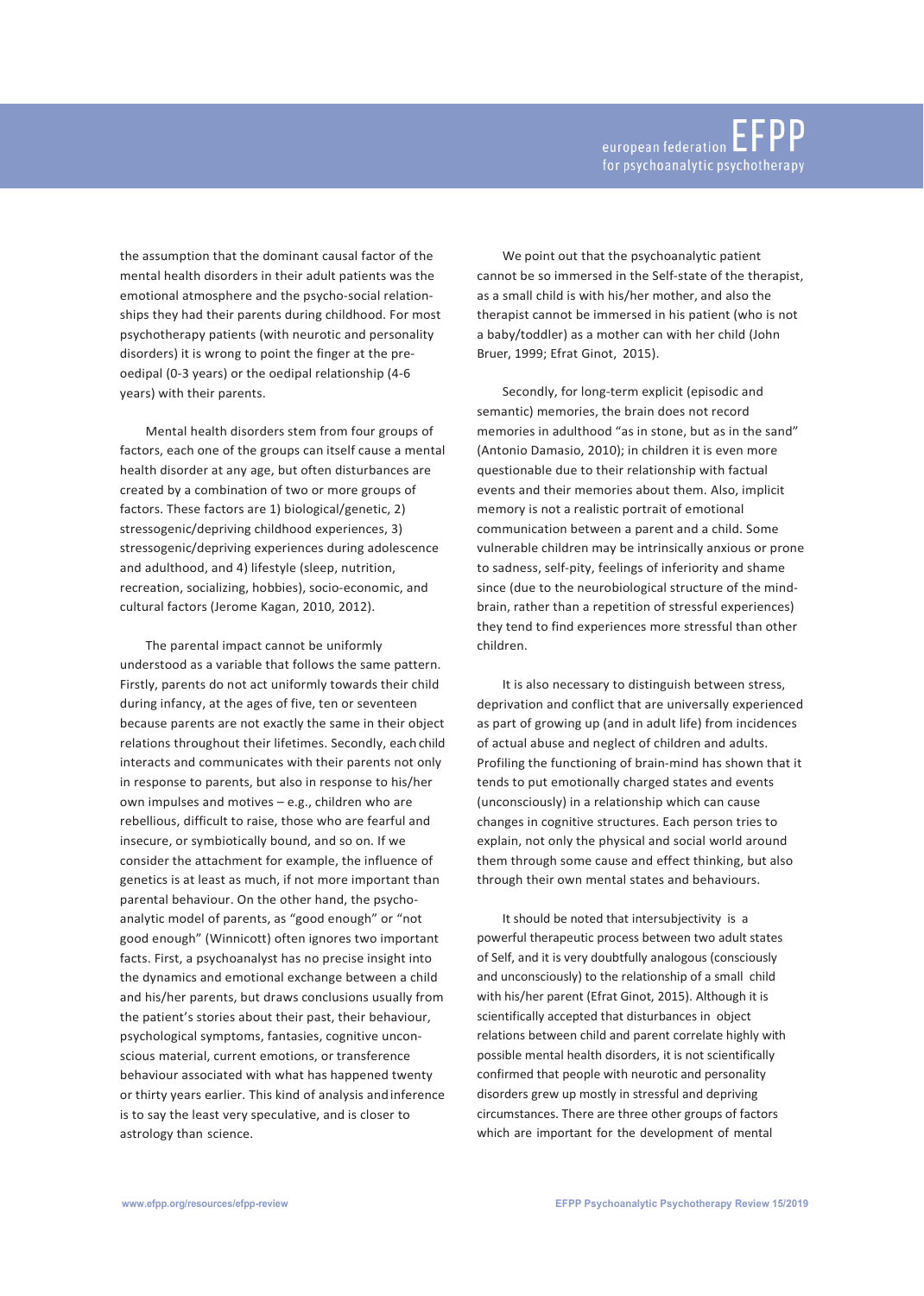health disorders, and they are not related to the childhood's object relations.

Psychoanalysis considers that the factors which created disorder (object relations) in childhood should be the focus of current therapies with adult patients, which is a common misunderstanding. We cannot cure patients in purely etiological way using factors or causes that are responsible for the development of disorders in childhood. Causal factors that have created a mental disorder or chronic dissatisfaction are one thing, while treating disorders (the theory and practice of psychotherapy) is something else. Most probably due to the Sigmund Freud's flawed concept (which has been accepted by almost all psychoanalysts as well as by other psychotherapeutic schools) that there is a solid bridge between the cause of disorders (in childhood) and (today's) treatment, and that no significant change or deep cure can take place without crossing the bridge in both directions.

In the psychological domain, these are two almost completely separate processes – the emergence of the disorder and the treatment of the disorder. Helmut Thomä and Horst Kächele (1985, 1988) point out that whatever has created the disorder in childhood, whatever kind of deprivation and conflict, the adult human mind has its own neurobiological and psychological mechanisms which maintain mental health disorders in a circuit that is closed to present mental operations, regardless of the stored maps of stressful events from the past. The only way to act on the brainmind's archipelago of the patient is the "here and now" through therapeutic change achieved with corrective (current) emotional experiences to establish affective balance for the patient.

Stephen A. Mitchell (1997, 2000) also points out that despite the strength of early representations of object relations, the adult patient is simply not a little child. In contrast to young children, the adult patient has well-developed Self states (no matter how rigid and/or chaotic they are), regardless of his/her mental health disorder. Other psychoanalysts (Peter P. Wolf, 1996; Emanuel Peterfreund, 1978; Charles Brenner, 1982) have been warning us about this for a long time, and questioning how analysts deal with early childhood development and the mind, as this approach has little or no benefit for psychotherapy in adult patients.

The crucial point is that regardless of whether a mental health disorder was caused by adverse psychosocial factors in childhood, biological/genetic vulnerability, stressful/depriving factors in adulthood, or by socio-economic and cultural risk factors, psychoanalytic psychotherapists can help the most by effecting the affective system of mind-brain to help a person establish a sensitive and emotional balance in the present and anticipated future.

Psychoanalytic psychotherapists use empathic and skilled communication with the patient, employing verbal (and nonverbal) methods and content that sensitizes, supports, educates and sometimes confronts the patient. This allows the patient to establish a balance in the sensitive and emotional pulsations and better integration, adaptation and cognitive configuration between the primary (affective), secondary conditioning (implicit learning) and tertiary cognitive-linguistic (social and emotional) system. From this perspective, dealing with (early) childhood of a patient is useful and makes sense for the improvement of children's mental health, to help children and their parents, for child psychotherapists and psychiatrists,and in developmental psychology and neuroscience. While it is not a key factor in curing the adult patient, talking about childhood is useful in order to sensitize the patient's self in process of transfer.

Does this mean that Psychoanalysis should completely give up on the patient's childhood? Not at all. In practice every psychoanalytic psychotherapist (and authors believe therapists from other schools) should examine the events of childhood, from the earliest memories to the information that the patient has received about him/her Self from their parents. The important questions should becentred around the way the patient coped with psychological conflicts, fears and sorrows (and also happy moments) all through childhood. But this is with the purpose of building therapeutic (close human) relations and sensitization to the patient's emotional archipelago of mind-brain,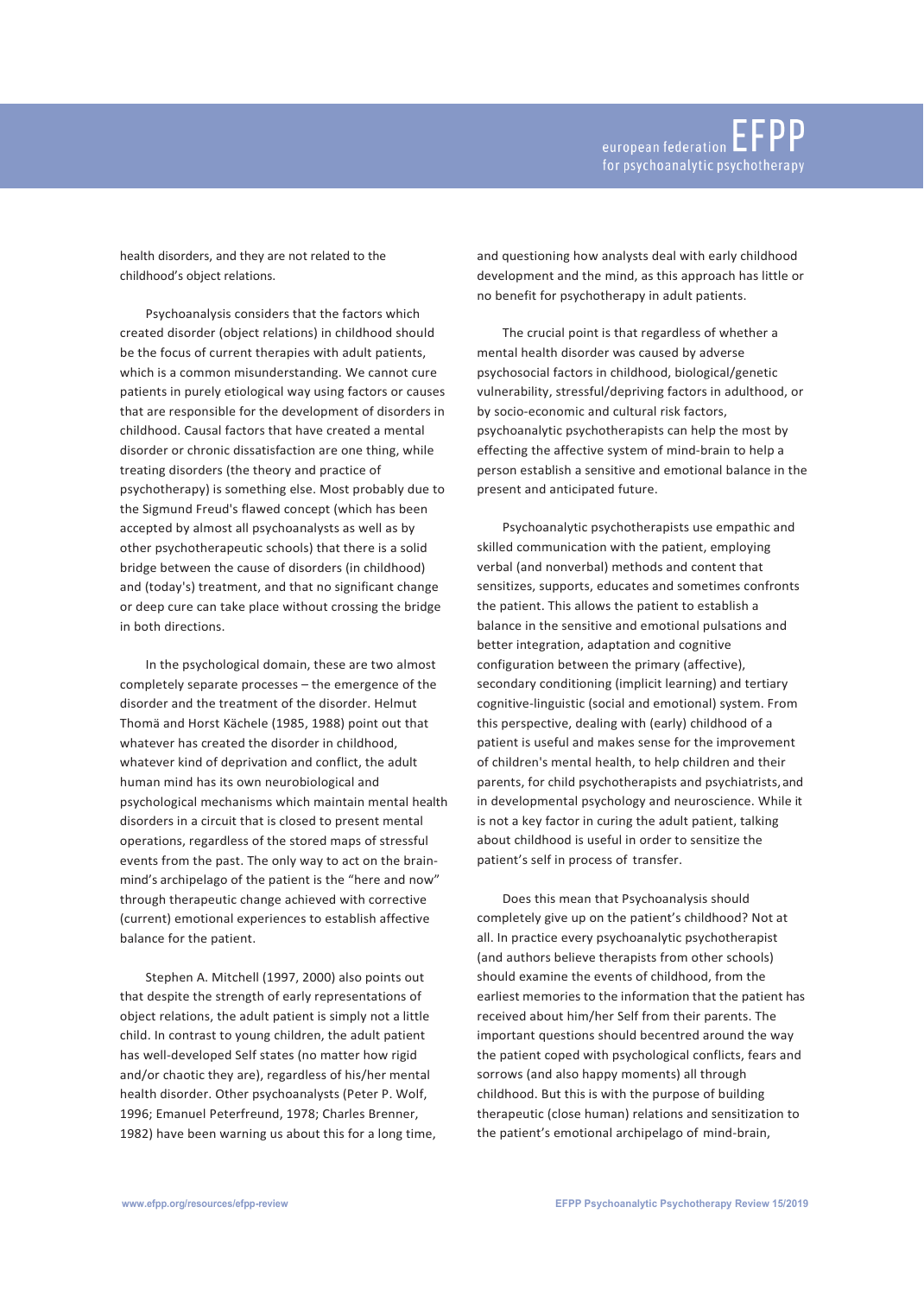because the material from childhood is not in itself a curing factor.

Therapists know how emotionally significant it can be for a patient, for the first time in his/her life, to have a chance to make an autobiographical recapitulation of his/her life events, and what it means to be in a relationship where the therapist patiently and carefully listens and encourages the patient to tell the 'story of his/her life'. Stephen Mitchell (2000) has pointed out that ever since Freud, the interpersonal world ofpeople has become a whole new experience – the experience of psychoanalytic communication and relationships.

Psychoanalysts or psychoanalytic psychotherapists need to think differently about their patient, not through the model of infantile psycho-social relationships of early childhood (introjection of object mother/ father) or the ego-superego-id structural theory, but rather through the concept of how the patient works through his neurodynamics associated to the three systems of the brain-mind: the primary affective system (instinctive emotions and homeostatic feelings, Core Self) the secondary system (behavioural conditioning, implicit learning/memory) and the tertiary system ( the cognitive – linguistic social emotions and Autobiographic Self).

# **The language of neuroscience and psychoanalysis – is the dialogue possible?**

The brain is home to far more neurobiological processes (unconscious neurological) per unit of time, than all the (conscious and cognitively unconscious) processes and contents of the mind. This can be understood as intrinsic brain activity that is not translated directly into mental phenomena, and can be called the level of neurological unconsciousness.

During Default State Network, or DSN, when we have very little mental activity (the patient is lying quietly and trying to think about nothing) and deep non-REM dreams we have great brain activity, equal to or even greater than when a person is maximally

productive in perception, thinking, memory, expectation and emotions. The conclusion is that only a small part of these brain activities have direct expression as mental activities.

The language of psychoanalysis and neuroscience is usually so different that it is difficult to find a simultaneous translator of neurobiological functions and processes in psychotherapeutic language. These are two different levels of functioning – brain (neurobiological) and mind (psychological) levels.

Let's look at neuroscientific display of the functioning of one anatomical structure of the brain: the habenula, a relatively small subcortical nuclei located in the diencephalon, is a part of the epithalamus, and is divided into lateral (limbic) and medial (motor) parts. The medial habenular nucleus sends afferent fibres to interpeduncular nuclei (IPN) in the midbrain (mesencephalon) and towards myelin lamellae glands. This nucleus receives afferent signals from the septofimbrial nucleus of the interfascicle nucleus, ventral tegmental area (VTA) and locus coruleus (LC). Most roads end in the lateral nucleus. The lateral habenular nucleus sends fibres to the core and adjacent raphe reticular formation of the mesencephalon (midbrain), the parts of the substantia nigra pars compacta (SNC), ventral or ventral tegmental area (VTA), and hypothalamus and the basal forebrain. Furthermore, the lateral habenula is a powerful monoamine neurotransmitter modulator and functions as a relay station for various inputs. Studies show that the connection tract to habenula comes from caudate, putamen, hypothalamus, frontal cortex and nucleus accumbens (NAc) as afferent fibres. By contrast, outgoing, efferent connections were found with the IPN core, periaqueductal grey (PAG) and raphe nuclei, VTA and SNC. Research shows that the habenula is an important brain structure in many peripheral and cognitive functions, such as forecasting information about rewards, stress, depression and pain processing. The medial habenula plays an important role in motor functions, the primary reinforcement and hedonistic states, while the importance of the lateral habenula lies in memory, anxiety, predicting rewards and depression (Van Kerhof, Damsteegt, Trezza, Voorin, 2013).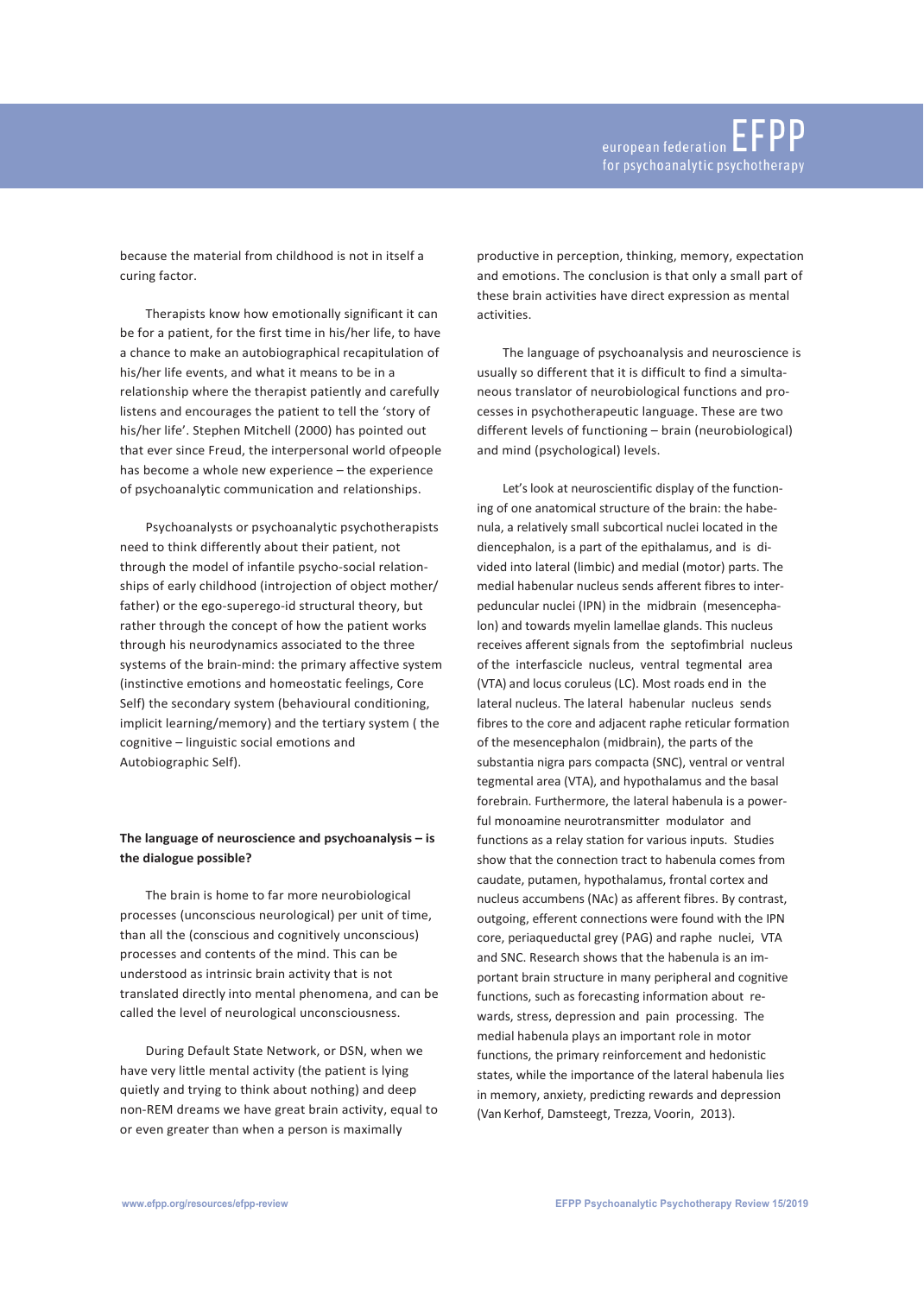Mark Solms (2013, 2015) points out that the brain is not only an information processing object, but also an intentional subject. There cannot be two types of minds, one psychoanalytic and the other neuroscientific. There is only one kind of human mind (respecting the individual differences among people). Authors believe that out of all the neuroscientifically-based models of mind and models from the field of Psychotherapy/Psychoanalysis, the most relevant are those relating toaffective neuroscience, neuroscience of Self and consciousness.

What does the concept of mind-brain interfaces look like for affective neuroscientists? Now we will explore some reflections on the research of J. Panksepp and A. Damasio, by looking at the anatomy of the Core (Affective) Self, primary instinctive emotions and homeostatic bodily feelings. Jaak Panksepp (2012) points out that current evidence indicates that the primary affective experiences are the result of the subcortical medial system (SCMS) which displays in the upper brainstem (midbrain, hypothalamus) and in the thalamus. These anatomical structures are strongly related to the anterior medial cingulate, insular and frontal cortex, as well as orbitofrontal cortical zones. Raw feelings of SCMS "validate" the body states, with the environment provoking emotional responses to life's challenging (prototypical) events.

The most important structures in supporting Core Self and primary affect could be the deep layers of the superior motor colliculi and the periaqueductal gray area (PAG), that are associated with the ventral tegmental area (VTA), a source for the mesolimbic dopamine system that supplies the basal ganglia and the medial pre-frontal regions and hypothalamic circuits. PAG is the most concentrated structure of (affective) consciousness in the brain: the dorsal part generates unpleasant/negative, while the ventral part pleasant/positive feelings and emotions (Mark Solms, 2015).

PAG is the most ancient, highly concentrated instinctive emotional zone of convergence within the brain. This is the structure of the midbrain, located in the upper part of the brainstem, richly linked to other structures and pathways. The epicentre of the primary emotions and Core biological Self is the periaqueductal gray area, which is a focal structure of Core Self, primary emotions and homeostatic feelings, because it is richly associated with higher and lower brain functions.

There are anatomical neural substrates underlying homeostatic feelings, the primary emotions, as well as the Core Self. Homeostatic, visceral feelings are also driven by a nucleus tractus solitari (NTS) and other visceral nuclei of the pons and the medulla oblongata (Zurak, 2016). These anatomical structures together with the ascending reticular activating system (ARAS) are the basis of the phenomenon of consciousness. Consequently there are two interrelated and simultaneously activated types of awareness, primary affective awareness (containing instinctive emotions, homeostatic feelings and Core Self) and higher cognitive-linguistic awareness (opinion, anticipation, memory, association, understanding of events in and around us, Autobiographic Self, etc.).

Todd Feinberg and Jon Mallatt (2016) explain primary awareness through neurobiological naturalism, emphasizing that "the difficult problem of neuroscience" how the brain creates a conscious mind, can be solved with neuro-ontological subjective characteristics of consciousness. There are four characteristics of subjective awareness: 1) Referral: conscious experience is always directed towards the outside world, the body or emotional state, but does not apply to neurons that produce consciousness, 2) Mental unity: consciousness is united and bound in a relatively unified space (field) of consciousness in contrast with different sets of individual neurons that are creating it, 3) Mental causation: shows how the subjective mind can have a causal effect on behaviour, body and the outside world, and 4) Qualia: the quality of subjective experience attributed to colours, pain, sounds, etc.

Large differences in brain anatomy mean that the gap between the brain and the psyche cannot be explained only by one or more characteristic physical properties of the brain in creating awareness. Even within different animal species the neural basis of consciousness reveals significant differences in the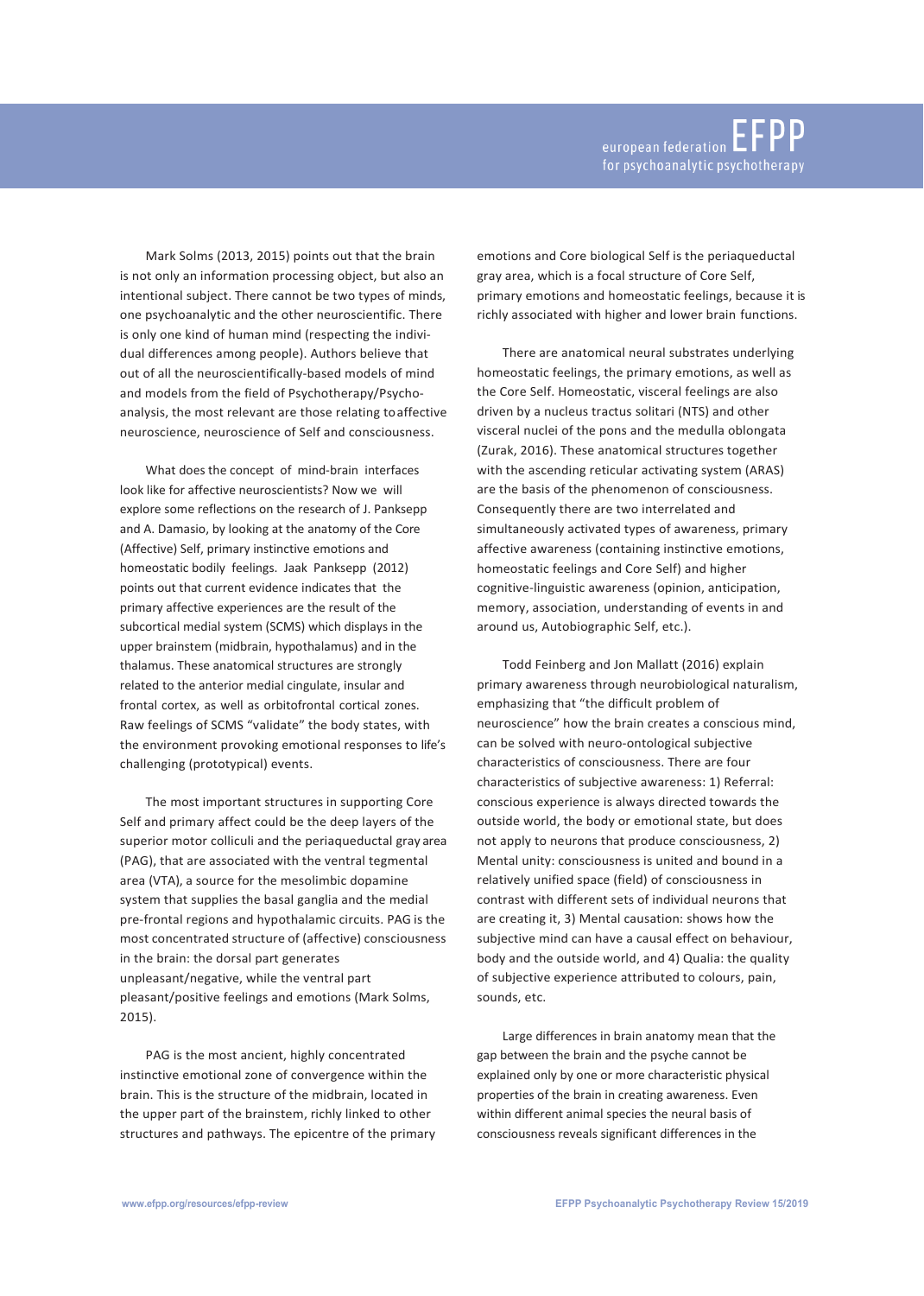brain's architecture that creates a subjective experience. These authors point out that there are three aspects (and experiences) of awareness – exteroceptive, interceptive ideas and affective experiences. These three aspects of consciousness are associated with different anatomical regions of the brain and different brain architectures. Although some neuroscientists believe that all three aspects of consciousness arise exclusively from the cerebral cortex and the thalamus, there is ample evidence that affects originate in subcortical structures in vertebrates and mammals, and that the neural circuits for exteroceptive and affective aspect of consciousness are differently organized as well.

António Damasio (2010) posits a proto Self which is the precursor of the neurobiological-mental construction of the Core Self and the higher Autobiographic Self (which includes the cognitive-linguistic structure of the brain). Furthermore, it is essential to differentiate between feelings and emotions, where feelings are primarily leaning on interceptors, visceral, feeling states of homeostatic regulation of the Body, while emotions (with internal and external triggers) are qualitatively different affective states of differentiated emotions, such as fear, sadness, anger, jealousy, guilt or pride.

Emotions are generally conscious phenomena (Freud also spoke about this); the brain-mind is evolutionarily designed to create conscious (physical) feelings and primary emotions as biological values for regulation of life. If the subcortical nuclei and circuits that generate primary affects are sufficiently stimulated, affects will always occur. Only when these systems are innervated to a lesser extent, can the frontal cortex suppress affects.

It should also be noted that unconscious processes are not simply created by defence mechanisms (repression, dissociation), separated from the conscious processes. Rather it is the usual mode of functioning of the brain. Nor are the unconscious processes of the Self more important than the conscious mind. Unconscious processes are constantly, from moment to moment, in dynamic interaction with conscious processes, and this true in mental health disorders and mental Health in general. There are no sensations, affects, thoughts,

memories, expectations or behaviours, which are not created by unconscious processes or the neurological unconscious (this is not the psychoanalytic unconscious based on memorized experiences) because this is the way that the brain-mind works. Unconscious processes represents the higher level of the synchronized functioning of the brain-mind, they have a pervasive influence and play out in every one of our mental and behavioural manifestations, as well as in all relationships, including the ones seen in psychotherapy (Ginot, 2015).

There are therefore three levels of unconscious systems of the brain-mind; the unconscious is not only at the level of psychodynamic unconscious (cognitive unconscious maps of explicit memory), or the level of implicit unconscious, conditioning learning/memory or behaviour. The deepest level of unconscious is a neurological or neurobiological unconscious which is implemented in the actual work of the brainmind; it is like the unconscious functioning of our internal organs, akin, for example, to liver metabolism. The first and second level of unconscious are related to psycho-social experiences, while the third unconscious is not related to that, instead it is related to the biology of the body/brain.

The brain is considered an extremely complex nonlinear open system, and even though the emphasis here is on (deep) subcortical brain areas, the cortical or cortico-thalamic regions of brain circuits are still crucial for behaviour and mental function. These regions include the orbitofrontal cortex, the anterior cingulate cortex, the insula, the ventral medial and dorsal prefrontal cortices, the dorsal lateral prefrontal (i.e. working memory), anterior associative areas of the prefrontal, parietal and temporal associative areas of the cortex, as well language functions of the left hemisphere.

Lisa F. Barrett understands this interaction of subcortical and cortical anatomy regions of the brain throughout the interceptors network and control network. This large scale neural network functionally generates interplay of body budget (visceral) feelings, emotions and cognition.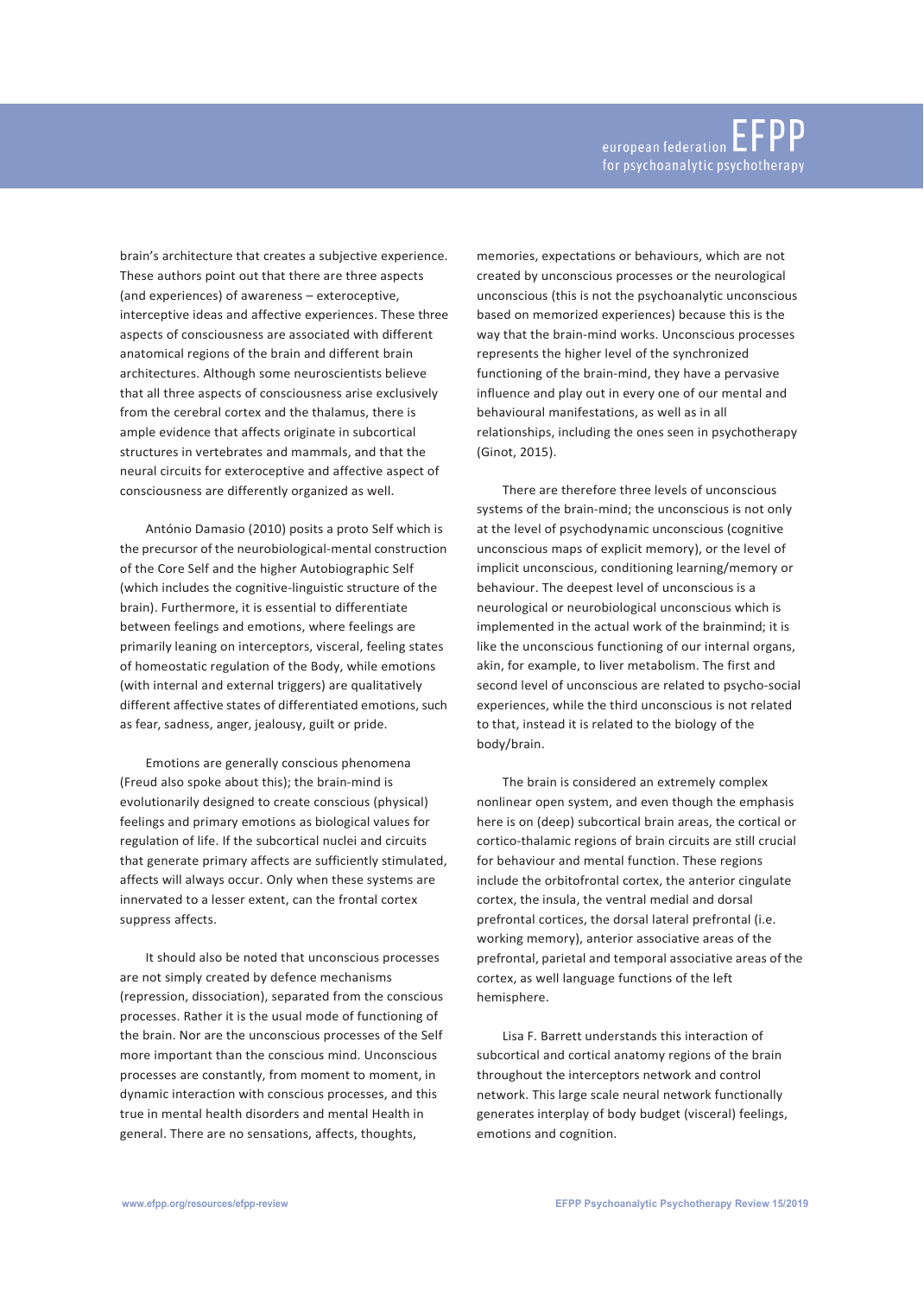She stresses that instances of emotion are constructed throughout the entire brain by multiple brain networks in collaboration. Ingredients going into this construction include interoception, concepts and social reality.

Interoceptive predictions provide informationabout the state of the body (budget) and ultimately produce basic, affective feelings of pleasure, displeasure, arousal and calmness. Concepts are embodied knowledge (from your culture), including emotion concepts. Social reality provides the collective agreement and language that makes the perception of emotion possible among people who share the same culture. Likewise, emotions are commonly thought of as being discrete and distinct – fear, anger, happiness – while affect (visceral body feeling), produced by interoception, is continuous (Barrett, 2017/2).

Cognitive-linguistic systems are important for cognitive functioning and regulation; it is these systems which allow for the thinking, acting, planning, reasoning, problem solving, concepts making, categorization, episodic, long-term and working memory, control and disposal of drives and affects, psychological defence mechanisms, abstract thinking, symbolization, learning, language functions, personality characteristics, social and mixed emotions, and the Autobiographic Self.

The importance of integration of cognitive and emotional structures is emphasized by the neuroscientist Luiz Pessoa (2013), who believes that it is better not to talk about the emotional and cognitive as different entities, but instead to see them as mental phenomena through their interaction. This leads to the question: "What cognitive emotional interactions are important to understand certain complex behaviour X?" For L. Pessoa, mental processes integrate cognitive and emotional structures because multiple neural circuits and networks include both affective and cognitive processing.

Many behaviours and experiences of people with psychological problems or mental health disorders continue to have affective-cognitive integration. In

paranoia, fear is often accompanied by sophisticated cognitive ideas and expectations. In clinical psychotherapy, it is often noted that cognition is not an antidote to irrational impulses or painful emotions, but is integrated into the pathology itself. In many other nonpathological situations, such as when you are falling in love or whenone is greatly fascinated by something or highly motivated, cognition is also powered with affective pulsations (Porges, 2001).

It is well known that the brain's subcortical and cortical areas are massively associated, but now we wish to emphasize that. Antonio Damasio, Jaak Panksepp, Mark Solms and other authors point out that subcortical nuclei are crucial for generating and modulating the primary affects, the Core Self and consciousness, and thus for human behaviour, psychological life and psychotherapy.

In Affective Neuronal Darwinism (Toronchuk & Ellis, 2013), neuronal plasticity determines which neurons survive, and in that process the neurotrophic brainderived neurotropic factor (BDNF) and monoamine neurotransmitters such as serotonin, dopamine, norepinephrine and epinephrinewhich all play a critical role.

Neurotrophins promote the activity on which the refinement of neural circuits and networks is dependant, including that rendered by selecting simultaneously active neurons. The complex interaction between neurotrophins, monoamines, cytokinin and information processes of the brain affects neuronal survival and plasticity. However, under adverse conditions it can lead to the emergence of psychiatric conditions and neurodegenerative diseases. Due to earlier maturation of the brainstem relative to the forebrain (telencephalon and diencephalon), the authors suggest that early activity in emotional circles affects the rewiring (reconnection) of the higher brain areas and neurotrophins and neurotransmitter levels. The levels of neurotrophins (BDNF) and nerve growth factor are modulated by the activities of the primary emotional system, so it is reasonable to suggest that rewiring (reconnection) the brain circuits will be affected by nature, timing and the amount of activation on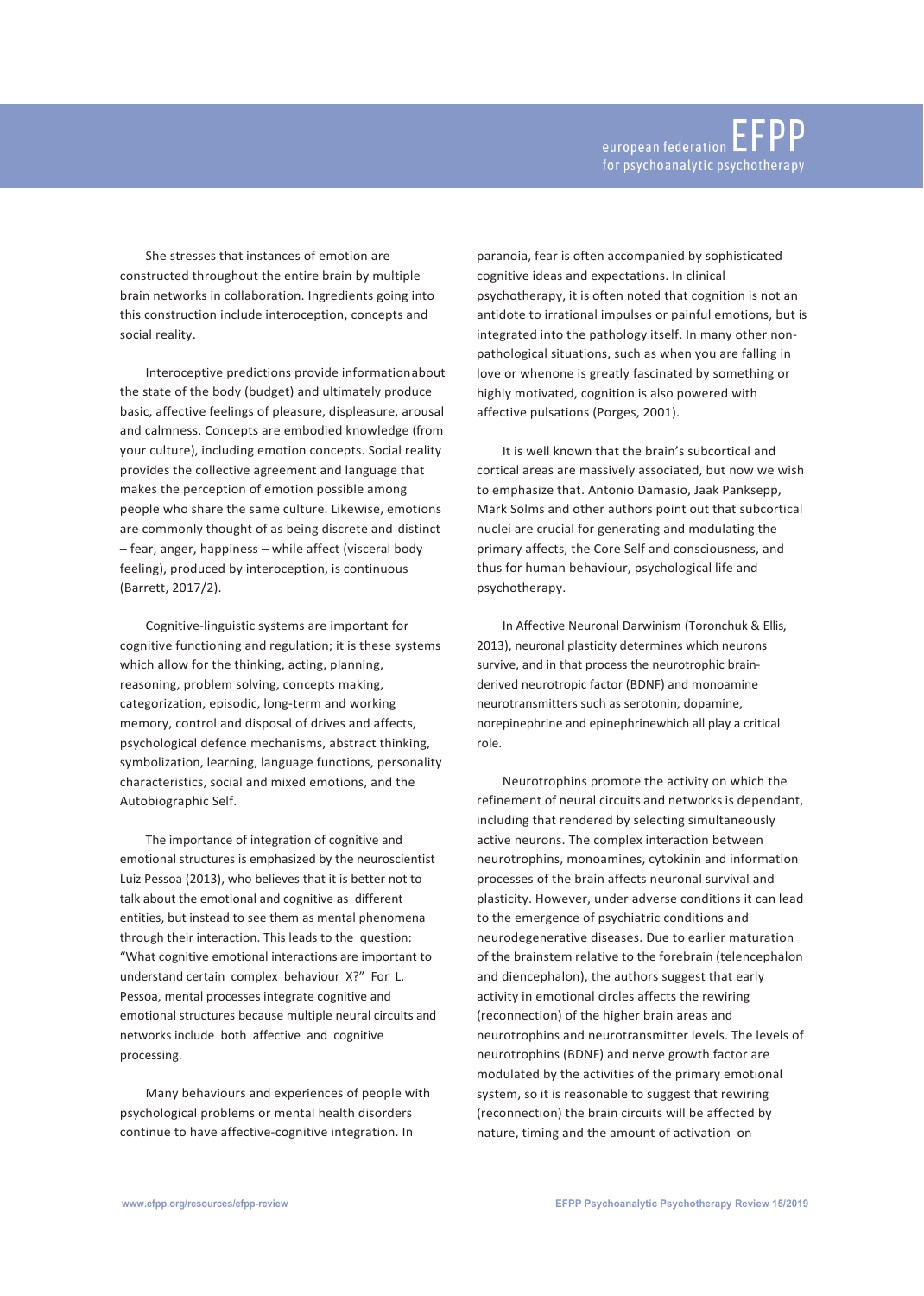emotional circles during early life. Furthermore, endocrine and immune systems play a key role in neural networking and there is growing evidence that highlights the importance of the immune system in development, plasticity and behavioural disorders.

Anil Seth and Karl Friston (2016) state that the brain is not an elaborate stimulus-response link but a statistical organ that actively generates explanations for the stimuli it encounters in terms of hypotheses thatare tested against sensory evidence, in other words, PREDICTION. They emphasize the recent shift in conceptions of interoception and its relationship to hierarchical inference in the brain. Interoceptive inference is a process by which bodily states are regulated by autonomic reflexes that are enslaved by descending predictions from deep generative models of our internal and external milieu. This reconceptualization illuminates several issues in cognitive and clinical neuroscience with implications for experiences of selfhood and emotion. Seth and Friston first contextualize interoception in terms of active (Bayesian) inference in the brain, highlighting its enactivist (embodied) aspects. They then consider the key role of uncertainty or precision and how this might translate into neuromodulation.

In general terms, the (predictive coding) process theory for active inference described above speaks to the synaptic mechanisms that might underlie false inference in psychiatric conditions. Briefly, the formal constraints implicit in predictive coding require a modulatory gain control on ascending prediction errors. This theory exemplifies how one can understand functional (hysterical) symptoms as false inference about the causes of abnormal sensations, movements, or their absence.

Mark Solms (2013) finds fault with the psychoanalytic slogan: "where (unconscious) id was, there shall ego (conscious) be"; according to neuroscience it would be more accurate to state "where ego was, id shall come." There is therefore a need to activate free and balanced pulsing of the id – the primary affective system that operates mainly in analogue mode, and the affective system that should be harmonized with cortical cognitive-linguistic, socialautobiographical system, which works mainly in digital mode. The tertiary cognitive system can operate through a feedback loop to the primary affective systems. In almost every psychological disorder we see an imbalance, rigidity or chaos in the pulsations of the primary affective system, which disrupt the functioning of the cognitive configurations of the mind-brain.

Jaak Panksepp (2006) states that the primary understanding of the emotional system as emotional endophenotypes helps better psychotherapeutic understanding of raw and painful emotions/feelings in patients, when it gives us, among other things, a clearer explanation of the sources of their suffering, which are better explanations than those stemming from methapsychological hypotheses. In addition, it should be noted that all psychotherapeutic schools tend to ignore the importance of biology/genetics in personality structures and mental health disorders, and they tendto exaggerate the importance of psycho-social experiences.

According to genetic research of mental health disorders, genetic influences explain 42% of variation in Borderline Personality Disorder (BPD) characteristics both in men and women. The study showed that hereditariness is approximatively equal in countries where the research was conducted – in the Netherlands, Belgium, and Australia (Distel, Trulli, Derom, Thiery, Grimmer, Martin, et al., 2008). Thus, the research has shown that for many patients with Borderline Personality Disorder, stressful life experiences (childhood or adulthood) are insufficient as lone causes, but rather it is the biological/genetic vulnerability or imbalance that gives rise to the disorder.

Peter Fonagy (2003) suggests that patients with Borderline Personality Disorder (BPD), especially in social interactions, under great stress, often tend to perceive and act in a "black and white" mode. The reasons why a person is prone to experiencing these situations in a particular manner and these particular patterns of behaviour and social interactions can be explained by various etiological factors. In fact, we are not suggesting the raising of the pedestal of causal determinism, largely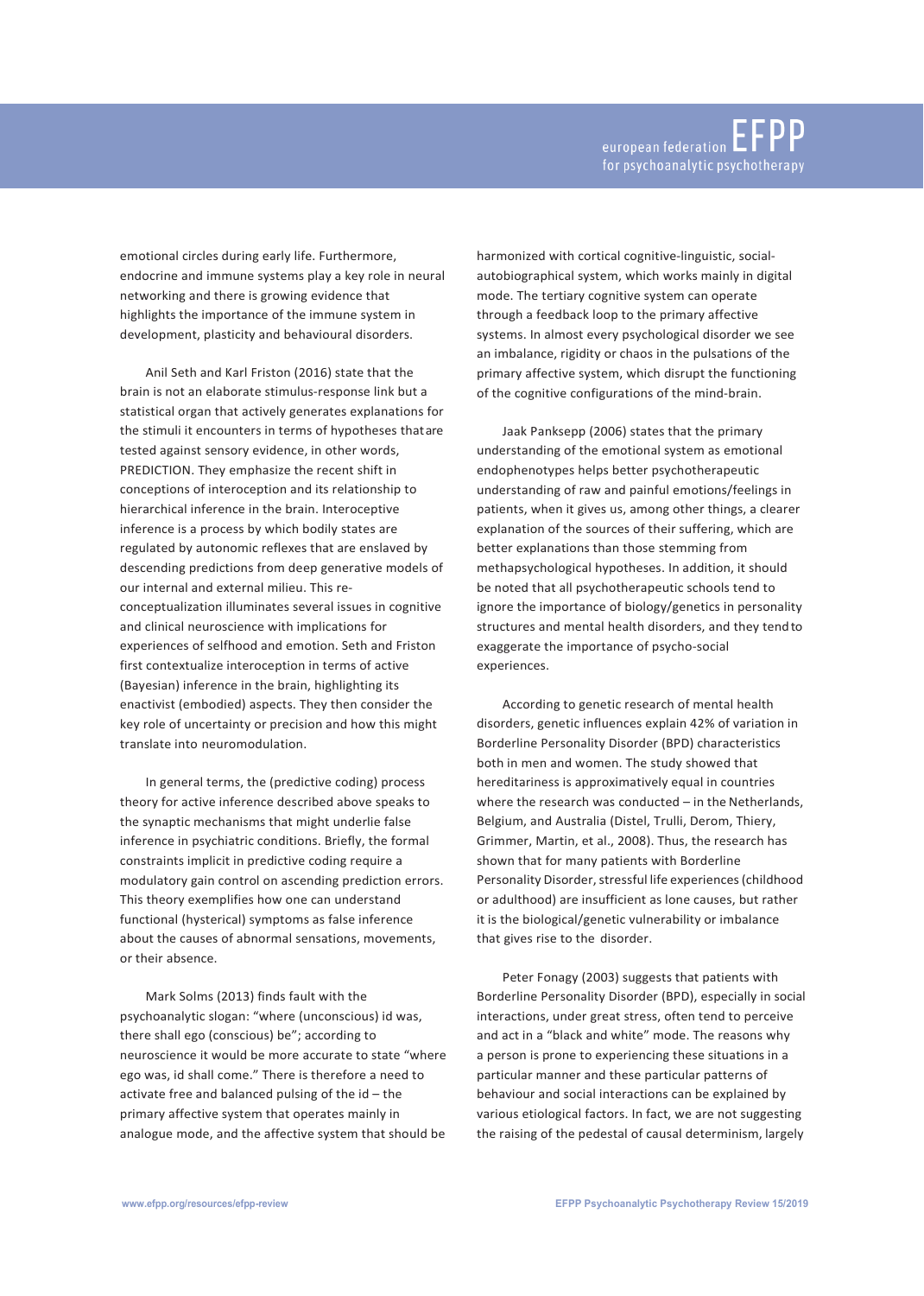because we are not able to demonstrate such determinations.

The theory of the brain-mind interface, the structure of personality and behaviour patterns which is advocated by the authors, implies a important role in the configuration, hierarchy and dynamics of these three Systems: Primary (affective), Secondary (conditioned), and Tertiary (cognitive-linguistic). The affects are complex phenomena involving different emotions, primary emotions, social emotions, mixed emotions. The emotional-cognitive schemes are generated and integrated in different areas of the brain. The affects are not created only by outside events or memories (anticipation) of affective states, but by homeostatic control systems of the body.

Antonio Damasio sees homeostasis as the fundamental property of life that governs everything that living cells do, whether they are individual living cells, or a complex system such as the human body. The word homeostasis does not mean balance or equilibrium, because if our organism was in equilibrium, we would be dead. The principle of homeostasis functions as the forceful projection into the future. So large is the scale of this enterprise that its effects can begin at the lower physiological level and manifest themselves at the higher levels of function, namely, cognition.

Homeostasis and life regulation are usually seen as synonymous, but this is too narrow a concept. The homeostatic process strives for more than a mere steady state, not only managing simple physiological operations like thermostat regulation. On the contrary, there are shades and grades of regulation. There are steps along scales that ultimately correspond to the greater or lesser perfection of the regulatory process. This process corresponds to what is commonly experienced as feelings. Here, there are two closely related notions at play: the first being the relative goodness or badness of a given life state, which is the basis for the second, which is the feeling associated to it (Damasio, 2018).

The foundation of the new psychoanalytic

paradigm, refers not so much to the things that should be raised into consciousness, or to teaching the ego in sophisticated ways to reflect on the (unconscious) psychological conditions and developments in relationships with the environment, even though this still takes place. The basis of this new paradigm is how you psychotherapeutically handle the qualitative nuances of consciousness phenomena to balance the pulsations of the primary affective system. This is achieved by means of the corrective emotional experience from session to session, a strategy proposed by psychoanalyst Franz Alexander (1946).

The basis of therapeutic theory and practice is dealing with different phenomena, namely, exteroceptive, interceptive and affective awareness, as well as revealing unconsciously mapped content. In short, it can be said that psychoanalytic psychotherapy is a specific psycho-social, verbal and nonverbal, conscious and unconscious, communication game between patient and therapist. Communication between neuroscience and psychoanalytic psychotherapy is not only possible, but also necessary if we wish to construct a better model of the psyche or "Mental Apparatus" and psychological functioning in healthy people and people with mental health disorders.

# **Structure and dynamics of the brain-mind: back to Freud?**

Mind, Self and Consciousness are concepts that are intertwined phenomenologically or even act as basically the same phenomenon. In the pychoanalytic conceptualization of the human mind, there are many discussions of Self, Consciousness and the Unconscious, with explanations of the cause and effect of these phenomena, their structure and relationships with psychological conflicts, disorders or transfer phenomena.

Neuroscience can define these specific terms in the following simplified way. Self is the "I" or the protagonist, a subject that is experiencing something. The mind is a projection of the current collection of mental images of the brain on the screen of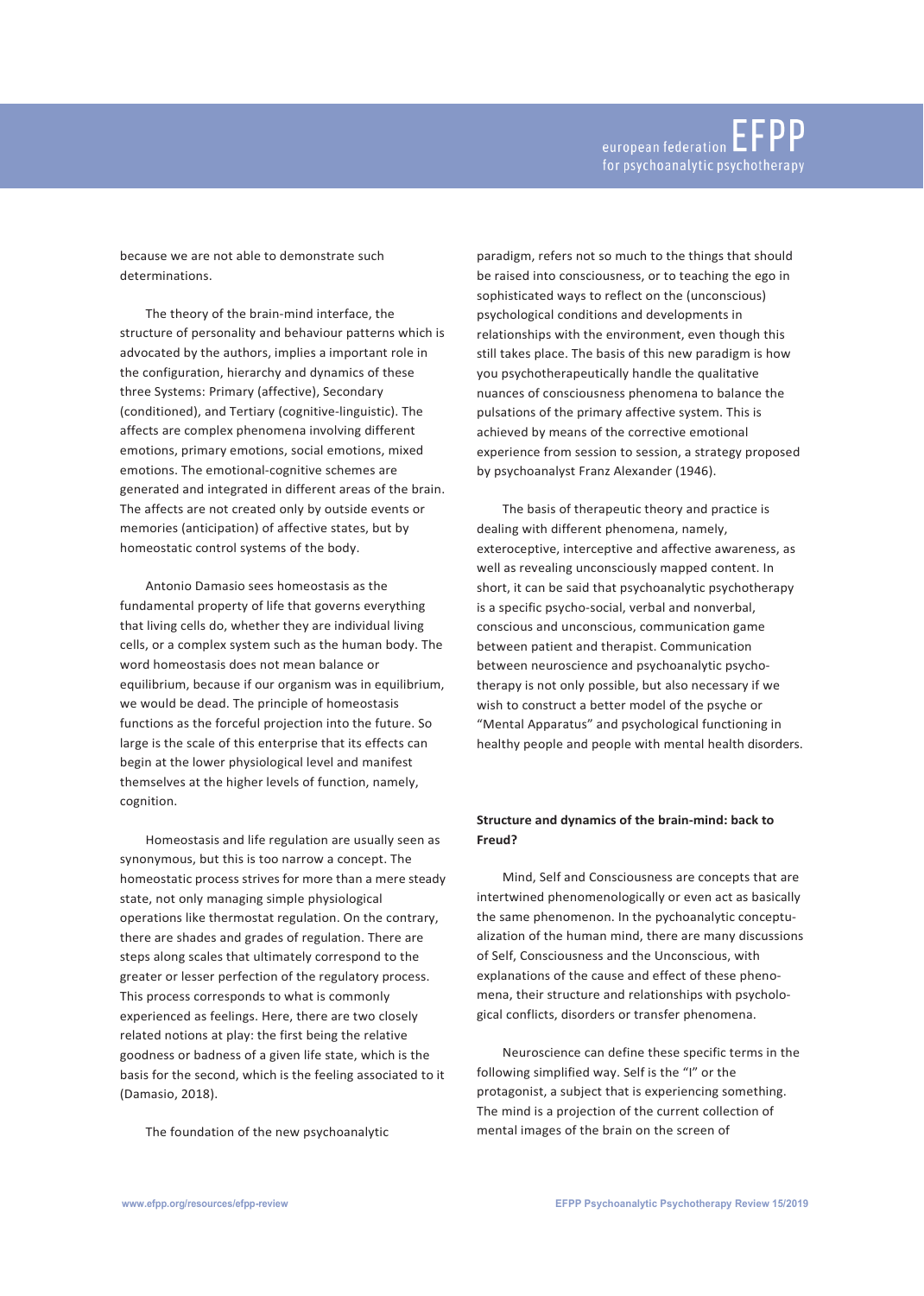Consciousness. The mind only comes in three forms, that is, the brain has three types of film projection of the mind and they are: sensory, affective, and cognitive (thoughts). Consciousness is a screen onto which the brain is projecting the (sensory, affective, and cognitive) movie of the mind.

Self, mind and consciousness are three fundamentally different phenomena that are interconnected, and are presumed to have been created from a variety of neurobiological circuits and networks (Damasio, 2010).

Consciousness is the capacity for any (sensory, affective, cognitive) experience that the mind creates. The screen of Consciousness and the projections of the mind are decoding mechanisms of the brain, which make it possible to decode neurophysiological processes into experience on a screen, using the contents of the system of the sensory, affective and cognitive mind.

But the brain has through evolution added an additional element – the protagonist of the film on the screen (the contents of the mind) – and that protagonist is the Self. The Self does not sit between the brain (the "project") and the screen of Consciousness, it appears on the screen as soon as the brain begins to project a "movie" of the mind onto the screen; the Self is in the film, and it is the one experiencing the movie (Tononi & Koch, 2015).

So we could talk of three levels of unconsciousness: cognitive or psychoanalytic unconscious (corticothalamic network), implicit or procedural unconscious learning/memory (behavioural conditioning, neural networks of basal ganglia, and the amygdala complex) (Mancia, 2016), and the neurological or neurobiological level of unconscious (specific clusters of structures, networks and chemical processes throughout the brain).

The main difference between the above and Sigmund Freud's unconscious is that the unconscious is never firmly separated from the conscious processes of the brain-mind; it is still "buzzing" in the background, and is not separate from the broader context of mental and social functioning. Repetition of past experiences

(representation), is not the main task of psychotherapy, but interaction with the internal (interoceptors, body budget) and external environments, stimulated by concept making and prediction. Humans are remarkable animals that can create purely mental concepts that influence the state of our body. The social and physical are intimately linked via body and brain, and our ability to move effectively between the social and physical depends on a set of skills that we can learn. This is how psychotherapy can help to connectthe patient's brain to the reality of his social world (Barrett, 2017/1).

Mental defences such as avoidance are automatically guided (without a Self System) and implemented through the emotional systems and the amygdala in response to adverse physiological-affective, hyper- and hypo- states of excitement. Mental defences are trying to establish homeostasis (Panksepp & Beaven, 2012; LeDoux, 2015; Schore, 2012). Neuroscientist Robert Burton (2013), explains that for the brain, it doesn't matter whether something is conscious or unconscious, as it does not distinguish between the two ways of processing. The brain is interested in adaptation and management of biological life values, homeostasis, prioritising biological needs over psycho-social ones.

Consciousness is that extra space in the brain-mind interface that allows more complex reasoning and intentionality (behaviour). Therefore, mental functioning and behaviour require constant coordination and dynamics of the unconscious and conscious. Within unconscious processing, people have fewer alternatives for thinking and behaviour; the process of evolution of the brain has added awareness in higher animals and people as conscious processing allows better adaptation and more complex (especially social) behaviour (Block, 2007).

We are not advocating a return to Sigmund Freud or any other psychoanalyst author. We rather believe it is important to use psychoanalytic "know-how" techniques in practice (free association, interpretation, clarification, empathy, etc) based on contemporary affective neuroscience, and not on a causal explanation of object relationship theory of how a disorder is developed. In most cases, there is no need to ascribe the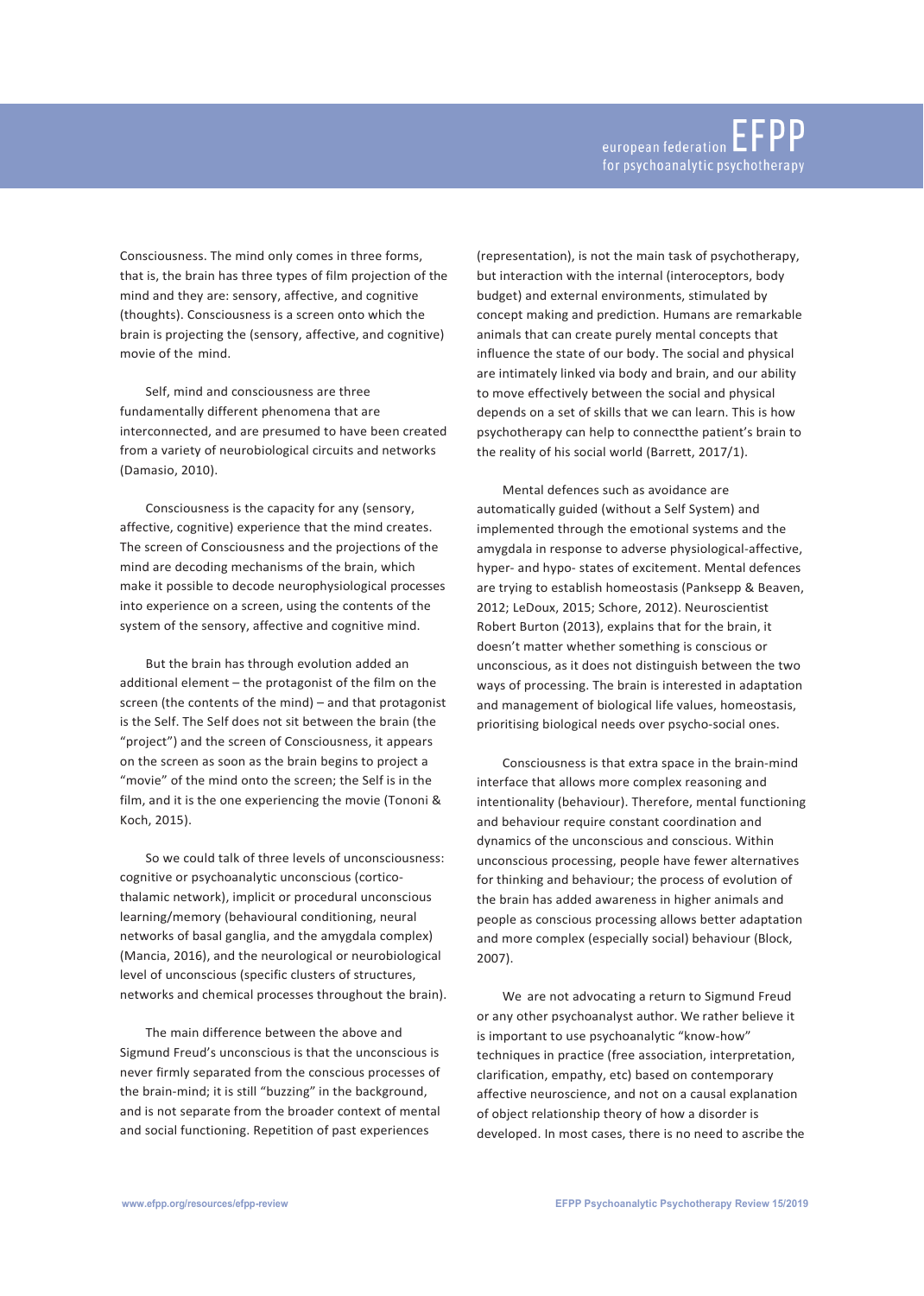mental disorders to psychoanalytic all-explanatory relationships with the mother / father in (early) childhood, as well as the relationship with the psychoanalyst as a repetition of those pre-oedipal and oedipal psychological developmental stories when working with adult neurotic patients.

Today's neuroscience can state that the ego and super-ego are principally a part of the tertiary cognitivelanguage system that includes reasoning, planning, cognitive control, long-term episodic and semantic memory and working memory (RAM), associative, integration, sensory, motor, hearing and speaking regions. This cognitive-language system largely works unconsciously, through perceptive sensorium (external body) and autobiographical memorized maps which store memories and anticipation models. The human tertiary ( cognitive language) system is the most complex mammalian brain system. It contains a giant network of associations, symbolization, capacity for abstract thinking, memory maps, anticipatory expectations, autobiographical stories, imagination, cause and affect understanding, constant reshuffling of our own images of ourselves and the Other (Self-Other configurations) in different contexts and in different spatial and time sequences.

This system constantly interacts with the primary, deep subcortical, instinctive affective system, which not only provides an affective compass for the biological values of life, but is also the very consciousness of the Reticular Activation System (Solms, 2013).

The cognitive language system provides us with the opportunity to reflect upon our own existence and the existence of other people, creating a world view and value system, giving sense and meaning to our society, spirituality, world or personal cosmology, but is also a way of providing cognitive illusion, the unconscious, beliefs in myths, in concepts that are invisible and nonexistent. This system creates/gives the intellectual power and creativity in science, but also imagination in art.

Based on research in affective neuroscience, J. Panksepp and L. Beaven (2012) came up with the

following schema for the three systems of emotional control of the brain–mind: 1) the tertiary, or the cognitivelanguage system, 2) the secondary, or the behaviouralconditioning system, and 3) the primary, or the affective system. The authors believe that this is a better theory of the mind structure or mental faculty, when compared to Sigmund Freud's conceptualization of mind with its notions of ego, super-ego, and id, the object relations theory (M. Klein, D. Winnicott, R. Fairbairn, T. Ogden, etc.), or O. Kohut's Self Psychology as well as thinking on the mind's aparatus from psychoanalytic relationists/intersubjectivists. Classical psychoanalytic terms can be used occasionally as familiar symbolic metaphors, but they are not proofs that stem from good contemporary scientific theory about "Psyche" or mental apparatus. Panksepp understands the brain-mind function as having three different but connected systems, namely, the primary affective system, the secondary behaviouralconditioning system, and the Tertiary cognitive-linguistic system.

## **The primary system**

The primary system is the basis for biological control and regulation in life in humans and animals. This system can produce any homeostatic sense or primary instinctive emotion and awareness about feelings and behaviours, but with the need of the tertiary system to appoint cognitive understanding of emotions. The primary affective system is closest to (but far more sophisticated than) the classical psychoanalytic structure of the Id. This system generates instinctive affects and affective consciousness although it is generated from the deepest subcortical structures – the brainstem (especially in the midbrain, in periaqueductal gray, or PAG), the hypothalamus, the deeper parts of the limbic system and the central amygdala.

The primary affective system contains homeostatic (body budget, visceral) feelings, primary or instinctive emotions, and the core Self.

Homeostatic feelings, which come from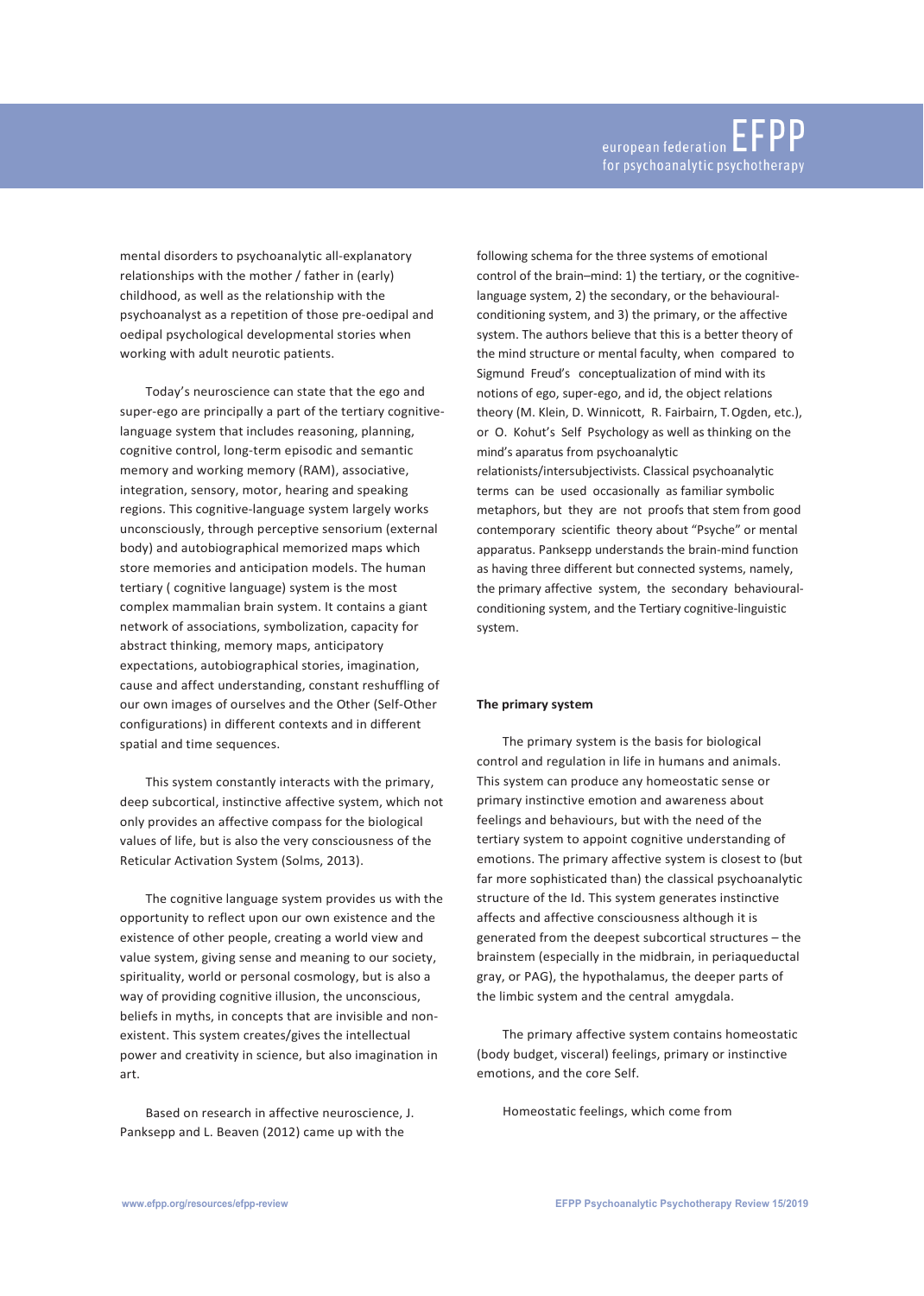interoceptors(homeostatic oscilation of different visceral body systems) are old internal world (abdomen, thorax, skin, along with associated chemical processes), and the newer internal world of the body's skeleton and voluntary musculature. Homeostatic feelings are primarily related to visceral signals emerging from the older body structures. They provide the valence value which modulates the emergence of the primary emotional operative systems. These feelings need to be distinguished from emotions. They are the foundation for the emergence of emotion, but also powerful modulators of the quantity and quality of emotional and cognitive activation. Ultimately, they are related to valence and the energy charge of the person (Damasio, 2018.)

There are three groups of dichotomoushomeostatic (body budget) feelings: 1) pleasure (enjoyment) displeasure (pain), 2) energization (vitality)-fatigue (lethargy), and 3) feelings of tension-relaxation. In his research in affective neuroscience, Jaak Panksepp has identified at least seven primary emotional systems in mammalian brains. They are as follows: 1. SEEKING, 2. RAGE, 3. FEAR, 4. LUST, 5. CARE, 6. PANIC/GRIEF 7. PLAY (Panksepp, 1998). In the primary emotional operative system there emerged a certain type of neuronal signal which Panksepp calls FEAR or PANIC or CARE, however not the psychological phenomena described as fear, panic or care. These are complex cortical operations from another, higher level of mental operations (from the tertiary level).

We can say that social and other emotions are largely derived from primary emotions. For example, Helen Fisher points out that sexuality involves three different neural circuits: desire (sex drive), attachment to the connection, and romantic love. Desire or libido is mostly regulated by testosterone, attachment by oxytocin, and romantic fervour by dopamine. There are also differences between sexual desire and sexual satisfaction (Fisher, 2006). Needless to say, these affective systems function as part of a feedback loop. If affective circuits are imbalanced, too excitable or lack excitability, the path to psychological problems and disorders opens. The primary affective system is the basis of the core Self.

### **The secondary system**

The secondary system is the clasical conditioning system. This implies that psychoanalytical psychotherapy is partially a corrective emotional experience or positive affective conditioning (Wachtel, 2008).

### **The tertiary system**

The tertiary system allows the psychoanalyst and his/her patient to think and communicate with each other using sophisticated words through intra- and inter-psychological dialogue (Bolognini, 2015), and provides a rich conscious "movie in his/her head" together with huge anticipatory and memory banks of mapped data. This system is machine for CONCEPTS and PREDICTION (prediction error) as well as a basis for autobiographic or ideographical self.

The tertiary system continuously processes pulsations from the primary system. For instance, the separation stress that activates a primary emotional system separation (PANIC/grief) and, at the tertiary level it gets scattered in a multitude of possible social emotions (guilt, shame, rejection feelings, worthlessness, and inferiority, etc.), which requires complex cognitive processing over the instinctive emotional system (Zellner, 2011).

Damasio (2018) uses a different name for the description of phenomena entering in the tertiary system, calling it "Enriching Minds", a kind of mind that differentiates humans from other mammals and primates. The Enriching mind consists of the following processes: 1. Integration of images at multiple cortical sites including the entorhinal cortex and the related hippocampal circuitry; 2. Image abstraction and metaphor; 3. Memory: image-based learning and mechanisms of recall, search engines and PREDICTION of the immediate future based on continuous memory searches; 4. Building of CONCEPTS from images of objects and events, including the class of events known as feelings; 5. Verbal translation of objects and events;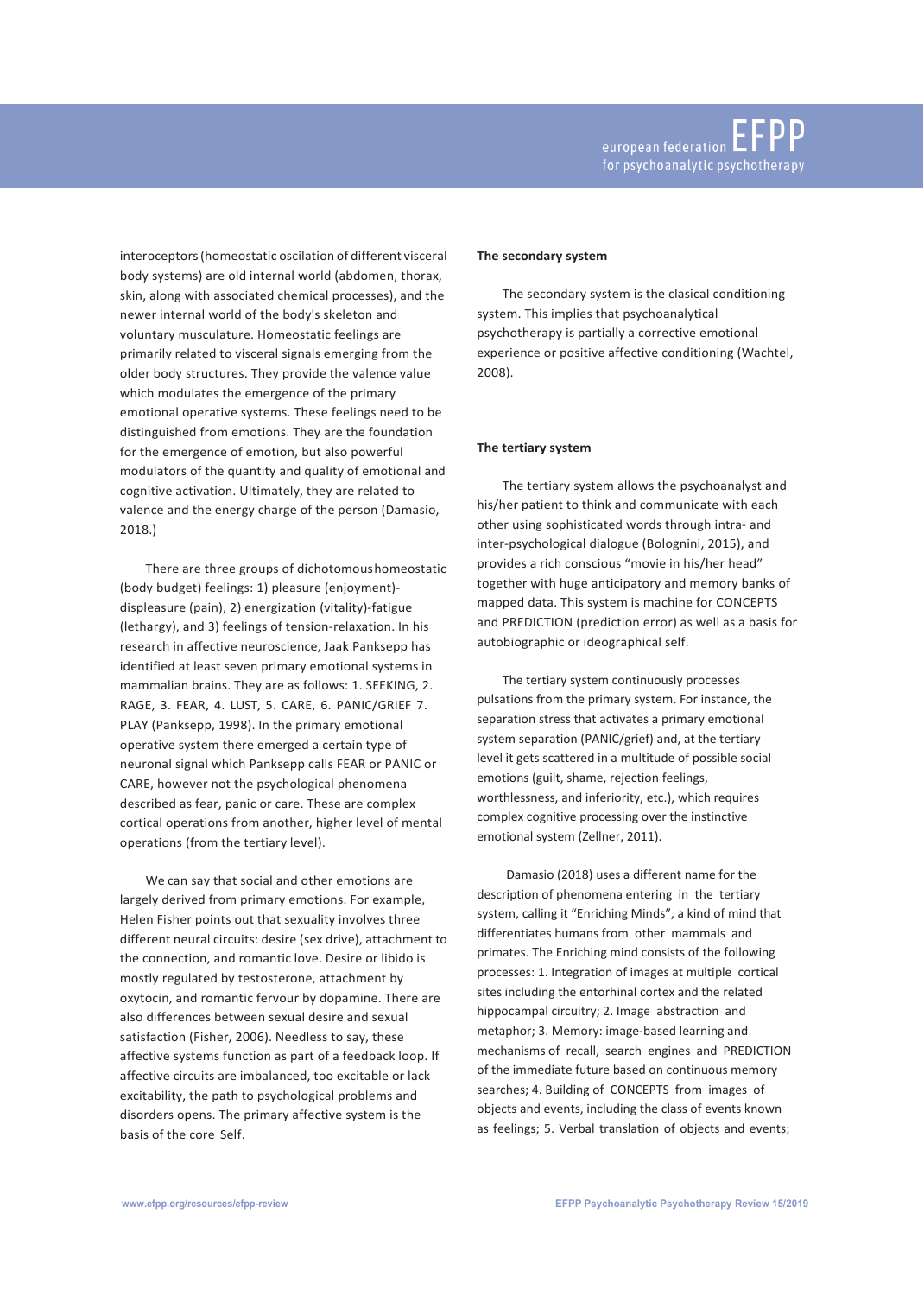6. Generation of narrative continuities; 7. Reasoning and imagination; 8. Construction of large-scale narratives integrating fictional elements and feelings; 9. Creativity.

In previous theories of emotions, the three levels of emotional systems connected to three different levels of the brain-mind system were often intermingled or not recognized (Panksepp, 2008).

The cortex is not the centre of consciousness (and overall psychological life) as contemporary neuroscience has clarified, thus erasing earlier cortex-centric misconceptions (Parvizi, 2009). For instance, although the interoceptive network consists of cortical regions (aCC, pCC, Insula, vmPFC, dmPFC), they can't work at all without brain stem regions (Barrett, 2017).

In the book "The Myth of Executive Functioning" (2014), Leonard Koziol adopts an evolutionary/neuroscience perspective to explore the cornerstones of cognitive organization, including memory, planning, decision-making, and adaptation to novel circumstances. He emphasises subcortical contributions to cognition in stimulus processing and in the relationship between movement and thought. He argues that there is no "executive" in executive functioning independent of the task used to assess it, and discusses the limitations of a cortico-centric approach to understanding the brain-behavior relationship, calling for a greater knowledge of largescale brain systems.

Koziol recommends replacing the term "executive functioning" with the concept of a "cognitive control system", which is an extension of the vertically organized brain. He describes how cognitive control evolved in order to allow the individual to interact with the environment in an adaptive fashion, and persuasively argues that "executive functioning" is an arbitrary construct that lacks an agreed-upon definition.

Successful adaptive functioning is conceptualized as involving the two types of cognitive control: rapid automatic cognition which takes place the majority of the time, and slower, conscious, effortful cognition

which takes place when faced with a problem not easily solved by previous experience.

The cortico-striatal-thalamic loop of the brain are critical for reward, motivation, formation of habits, and motivational learning. These loops exist throughout childhood and adulthood and undergo important cascade changes in connectivity patterns and is also important in the brain's vertical organization, in motoraffective and somatosensory functions, i.e. in cognitive control. (Koziol, 2014.)

The brain's internal model is predictive, not reactive. The popular hypotesis is that the brain's simulations function as Bayesian (statistic-mathematic) filters for incoming sensory input, driving action and constructing perception and other psychological phenomena, including emotion. Simulations are thought to function as prediction signals that continuosly anticipate events in the sensory environment (Barrett, 2017/2).

A hypothesis of how a brain functions, the free energy principle (also known as active inference or predictive coding), tries to explain how (biological) systems maintain their order (non-equilibrium steadystate) by restricting themselves to a limited number of states. It posits that biological systems minimise a free energy functional of their internal states, which entail beliefs about hidden states in their environment.

The implicit minimisation of variational free energy is formally related to variational Bayesian mathematical statistic methods and was originally introduced by Karl Friston as an explanation for embodied perception in neuroscience, where it is also known as active inference or predictive coding. Active inference is related to optimal control by replacing value or cost-to-go functions with prior beliefs about state transitions or flow, active inference we can understand as synchrony in function of the Self.

The free energy formulation that advances Helmholtz's agenda to find principles of brain function is based on conservation laws and neuronal energy. It rests on advances in statistical physics, theoretical biology and machine learning to explain a remarkable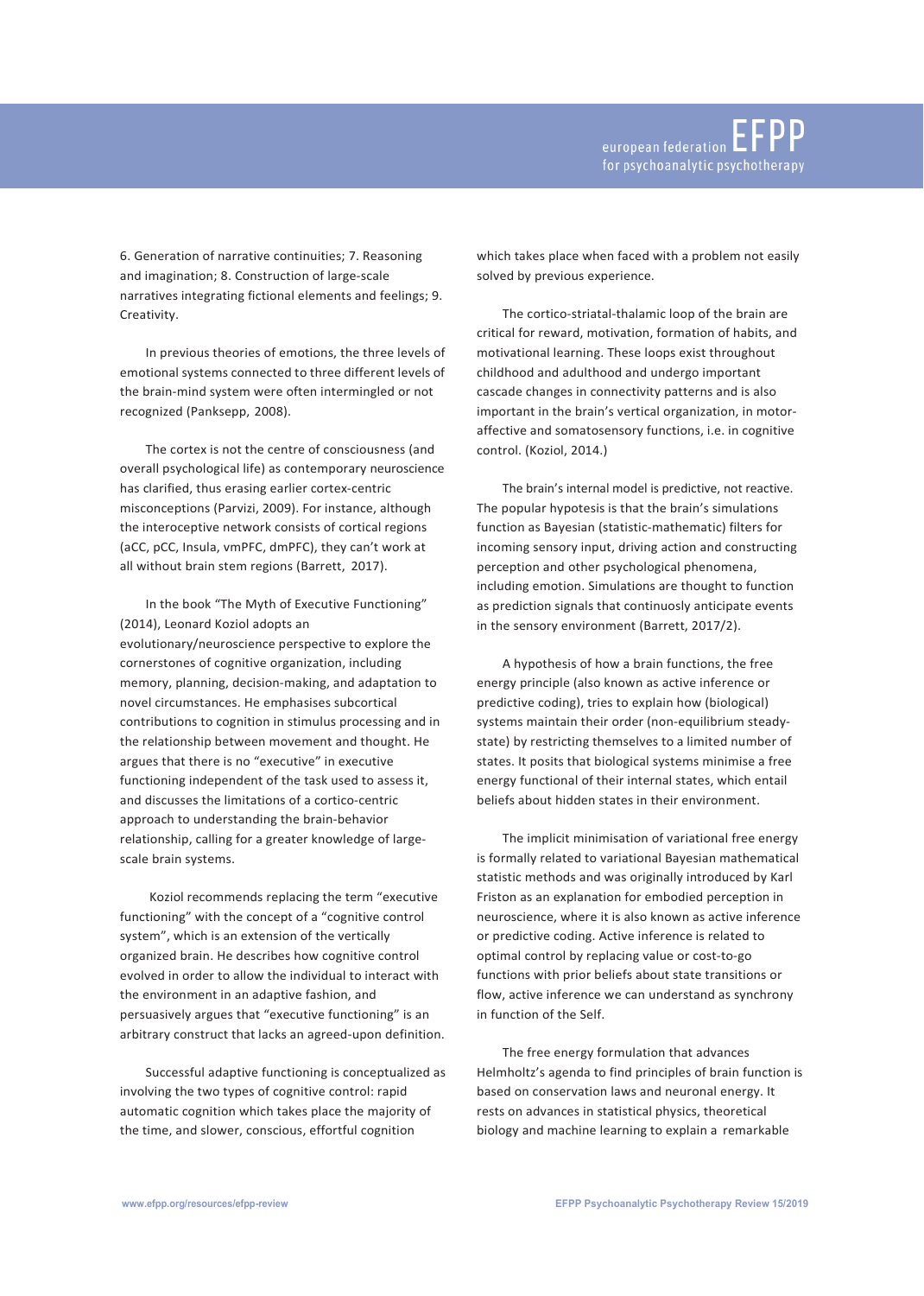range of facts about brain structure and function. This might have just scratched the surface of what this formulation offers. For example, it is becoming clear that the Bayesian brain is just one facet of the free energy principle and that perception is an inevitable consequence of active exchange with the environment. Furthermore, one can see easily how constructs like memory, attention, value, reinforcement and salience might disclose their simple relationships within this framework.

It states that any adaptive change in the brain will minimize free energy. This minimisation could be over evolutionary time (during natural selection) or milliseconds (during perceptual synthesis). In fact, the principle applies to any biological system that resists a tendency to disorder, from single-cell organisms tosocial networks. The free energy principle is an attempt to explain structure and function of the brain, starting from the very fact that we exist, and this fact places constraints on our interactions with the world (Friston, 2010).

Active inference has been used to address a range of issues in cognitive neuroscience, brain function and neuropsychiatry, including: action observation, mirror neurons, saccades and visual search, eye movements, sleep, illusions, attention, action selection, hysteria and psychosis.

Mark Solms (2013) has drawn some parallel reasonings between Freud's Personality Structural Theory and the Conciousness inner states. Two aspects of body are represented in the brain. They are represented differently and associated with different aspects of consciousness: the external body ("body image") and the internal body.

The internal body is based on interoceptors, it is an aspect of the body's internal milieu, it is the visceral, the autonomic body. Interoceptive structure not only monitors but also regulates the state of the body (homeostasis). The internal body functions largely automatically, but it also arouses the external body to serve its vital needs in the external world. It is importent to note that a hierarchical relationship exists between

two aspects of body representation. Although the flow of information is both "bottom-up" and "top-down" the functional integrity of the cortex (coticothalamic system) is contingent upon brainstem (internal body) activation. Internal body has been synonymous with Id, and basically consciousness.

External body arises not in, but rather from unimodal cortical maps (somatosensory cortex). Neuroanatomically it is represented in somatotopic maps on the cortical surface, which are projections of sensory receptors, on the surface of the body, relayed via modality-specific thalamic and cranial nerve pathways. It does not coincide with the somatosensory cortex alone, it includes the projection zone of all the sensory modalities. The same system of corticothalamic mechanisms (together with motor maps) perceivesother external objects, so the external body is represented "as an object". External Body Ego (composed by sensory and motor representations) and learned representations are essentially unconscious, but they can become conscious through the constant instinctive-affective projection (cathexis) of subcortical structures into the cognitive cortex. The external body (Ego) is basically unconsciousness (Solms, 2013).

A brain did not evolve for rationality, happiness or accurate perception. All brains accomplish the same core task to efficiently ensure resources for the physiological system within an animal's body (i.e. its internal milieu) so that an animal can grow, survive and reproduce. This balancing act is called homeostasis or allostasis (Sterling & Laughlin, 2015).

For a brain to effectively regulate its body in the world (homeostasis), it runs an internal model of that body in the world. An internal model is a metabolic investment, implemented by intrinsic activity (in humans it occupies 20% out of total energy consumed). Modelling the world "accurately" in some detached disembodied manner would be metabolically reckless. Instead, the brain models the world from the perspective of its body's physiological needs (homeostasis). As a consequence, a brain's internal model includes not only the relevant statistical regularities in the extrapersonal world, but also the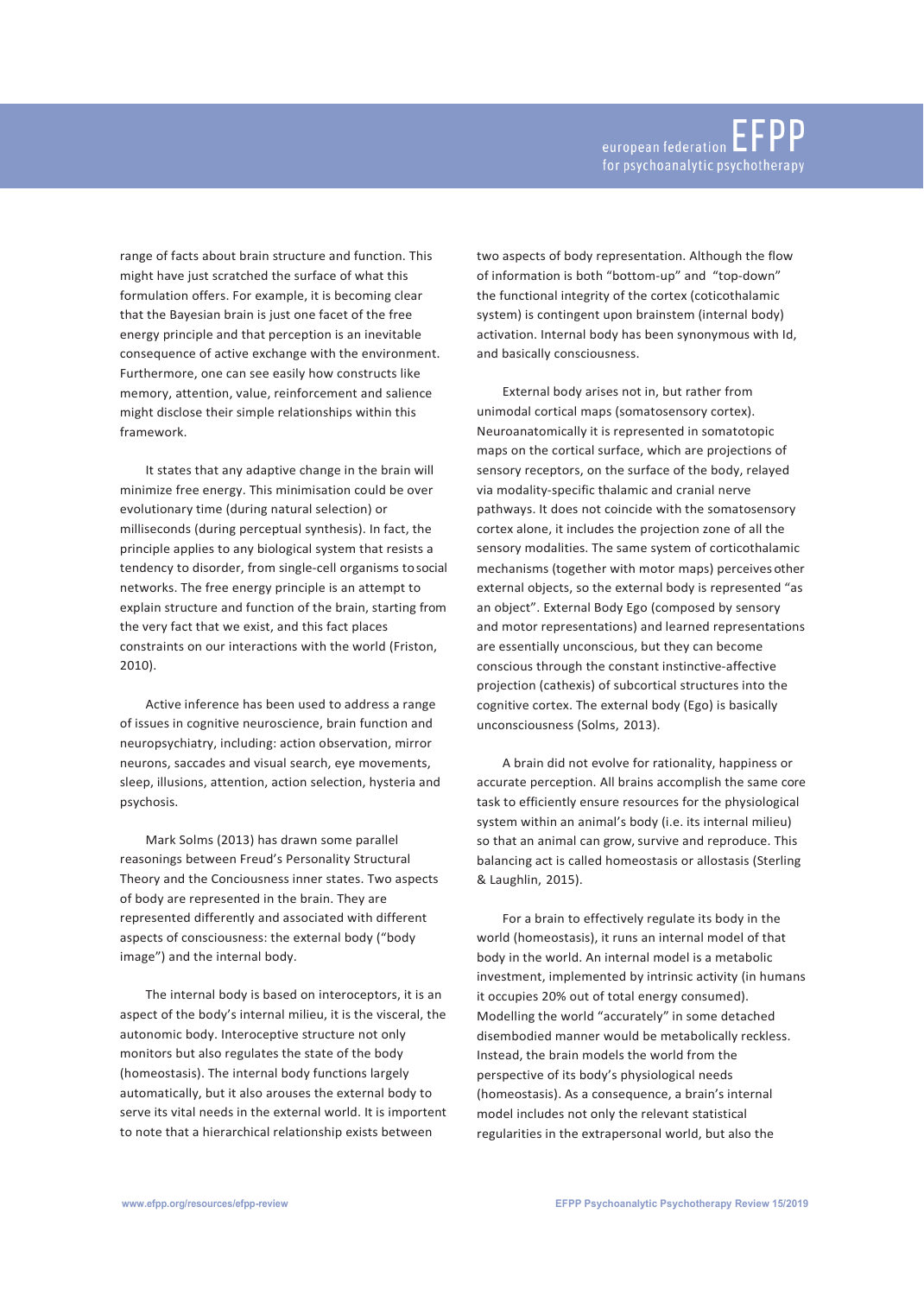statistical regularities of internal milieu. Collectively, the representation and utilization of these internal sensations is called interoception. Whatever the brain is doing – thinking, feeling, perceiving, emoting – it is also regulating its autonomic nervous system, immune system, endocrine system, gastrointestinal system, or cardiovascular system, as resources are spent in seeking and securing more resources. Interceptors stimulate the creation of a homeostatic (bodily) body feeling. These feelings are constantly present in the range of pleasure (pleasure) - discomfort (pain), energy level - exhaustion and relaxation - tension. Homeostatic feelings are not emotions, they are a simpler form of affect, which consists of valence (pleasures) and levels of excitement (tension-relaxation). These are the feelings that are constantly present (at least in the background) as opposed to emotions that we have occasionally, and homeostasis(interoceptors) isthe main building element for the emergence of feelings and later emotions. Without interoceptors we would not notice or care for our physical and social surroundings, or for anything else, and they could not survive long enough. Interceptor networks allow our brain to construct the environment in which it lives (Barrett, 2017/2; Craig, 2015; Damasio, 2018; Critchely & Garafinkel, 2017).

Neuroscience teaches us that perception of the internal world is not in fact the "interior", thoughts, feelings, fantasies, expectations, associations, memories - all of them are mental simulations for coping with the outside world. Inside are interoceptors, inner body, internal miles, and the affects that result from it. Cognition (thinking) is always a mental simulation, verbally expressed or unexpressed, created through language or images that require inputs from the outside.

L.F. Barrett (2017/1) points out that emotions are a construction of the world, not a reaction to it. She represents the theory of constructed emotions in the following way. Emotions are constructed throughout the entire brain by multiple brain networks in collaboration, so emotions should be modelled holistically, as whole brain-body phenomena in context. Her key hypothesis is that the dynamics of the default mode, salience and frontoparietal control networksform a computational core of a brain's dynamic internal

working model of the body in the world, entraining sensory and motor systems to create multi-sensory representations of someone who has a body, all in service of allostasis (homeostasis).

Ingredients going into the construction of emotions include interoception, concepts, and social reality. Interoceptive prediction provides information about the state of the body and ultimately produce basic, affective feelings of pleasure, displeasure, arousal, and calmness. Emotions are commonly thought of as discrete and distinct (fear, anger, happiness) and they are constructed at a given moment, the brain has predicted and categorized the present moment via interoceptive predictions and the emotion concepts from one's culture to construct an instance of emotions, just as one perceives discrete colors. Affects (homeostatic feelings) are continuous, while emotions are occasionally created.

Allostasis or homeostasis (predictively regulatingthe internal milieu) and interoception (representing the internal milieu) are the anatomical and functional core of the nervous system. In this way, Barrett, like Damasio (2018), views distinctions between the central and peripheral nervous systems as historical, rather than as being scientifically accurate. Concepts are embodied knowledge (from culture), including emotion concepts. Social reality provides the collective agreement and language that makes the perception of emotion possible among people who share a culture (Barrett, 2017/2).

In psychotherapy, we can see that each psychotherapy patient has more or less a universal overall affective repertoire, comprised of homeostatic (body budget) feelings, emotions as well as a repertoire of concepts and prediction, that all together make up the cognitive-emotional scheme. For psychotherapy, it is important to understand the feeling and emotional hierarchical structure of control of the brain-mind. It is necessary to separate the important emotions from those that are less important in psychotherapy and communication with the patient, and try to better understand how affective pulsations are connected to concepts and prediction that make cognitive configurations and thus form cognitive-affective schemas. The aim and essence of the work is exercising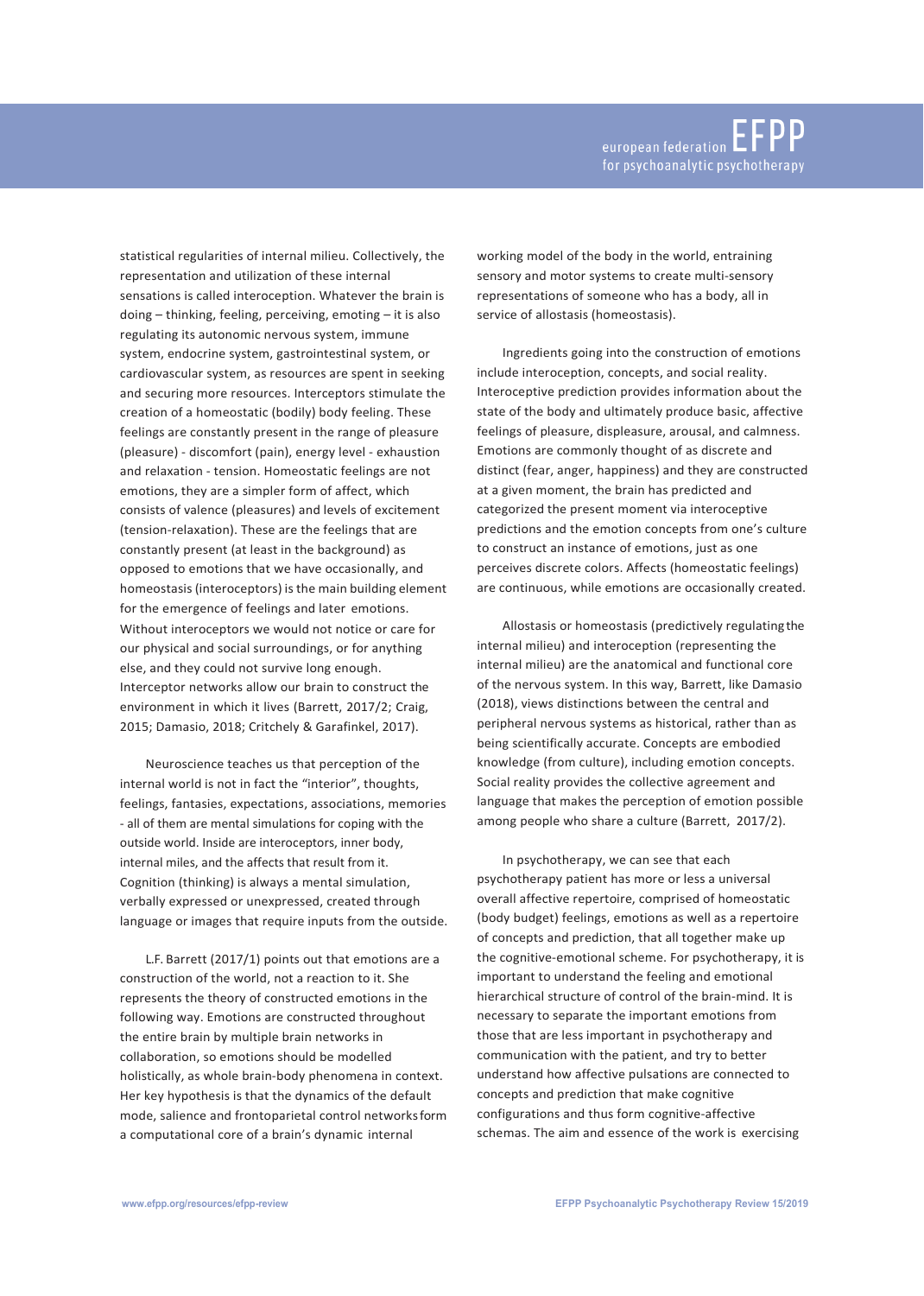(enactment) of a patient's feelings and emotions during the session and outside of it, in real life.

## **Core self and autobiographic self**

During conscious states Core Self appears, and it is the carrier or platform for primary affective feelings and emotions that we share with mammals. Core Self is generated in subcortical structures and cicuits, primarily at the level of the brain stem, the same neural circuit which also generates the very basis of consciousness phenomena. The Autobiographic or Idiographic (Identity) Self is generated from the cognitive-linguistic cortical system-areas of cognitive-emotional shemas, and memory maps.

The mind exists and can function without a "Self" according to Damasio (2010), but then it is the lower level of consciousness or (cognitively) unconscious functioning. For achieving full consciousness, the Self needs to come to mind.

Consciousness can be described as a brain's screen, onto which sensory, affective, and cognitive contents are projecting. So the "movie on screen" in the evolution of humans has led to the fact that with awareness comes a protagonist, the subject who is experiencing the contents. This entity, the first person singular – I, or Self, originates in fact together with brain's projections (sensory, affective, and cognitive) onto the screen.

Primary consciousness is universal neurobiological mechanism in higher evolutionary animals (some vertebrates and mammals). Theodor Feinberg and Jonhson Mallatt (2016) compare it with metabolism and other basic biological functions. These authors emphasise that there are three kinds of aspects (experience) of awareness: exteroceptive images (all outside events), interceptive images (internal events, from mental thoughts, memories, fantasies to internal sensations of the body) and affective experiences. These three aspects of consciousness are associated with different anatomical regions of the brain and brain circuitry.

The Self, from a neurobiological perspective, is not some unique anatomical structure located in one place, or a specific neural circuit, it is a rather a complex system of clusters of neurons (nuclei) and network of interconnections, than an anatomical structure of the brain. For Antonio Damasio the Self is more a functional construction of related parts of the brain (Damasio, 2010).

The Self is not a monolithic structure but it consists of two fundamental different neuro-biologicalanatomical, psychological and experiential systems, which are: the Core (Affective) Self and the Autobiographic (Identity or Ideographical) Self. The full awareness or the full "movie in the head", occurs when the Self appears in the psychological functioning of a human. Neuro-psychological research shows that many of these processes are in charge of preserving a sense of well-being of a person, and for the successful adaptation to the challenges and dangers.

Efrat Ginot (2015) presents a wrong assumption that there is an agency of the Self that unconsciously decides what to put into consciousness and what to keep in it, because it is unacceptable for the Self. This conceptualization is extremely problematic. It seems like a delusion that there would be central agency that we would call the unconscious Self. Neuroscience believes that there is no one central agency of Self, conscious or unconscious, to intervene or control psychological defence activities.

Defence reactions are a result of joint synchronized automatic responses from interactions with the environment that threaten any adaptation efforts (Ginot, 2015). Furthermore, as memory research (Dudai, 2011) has shown, in the absence of reremembering (explicit memory reactivation), long-term memory is subject to amnestic enzymes, this is not repression, but deletion. When we want to remember something, we think about it. Whether we remember it immediately, after two hours, the next day, or not at all, does not depend on us (Self). The pursuit of voluntarily forcing the memory is essentially illusory process. If we are to get the desired result we will have the feeling that our efforts contributed to it, but how successful this was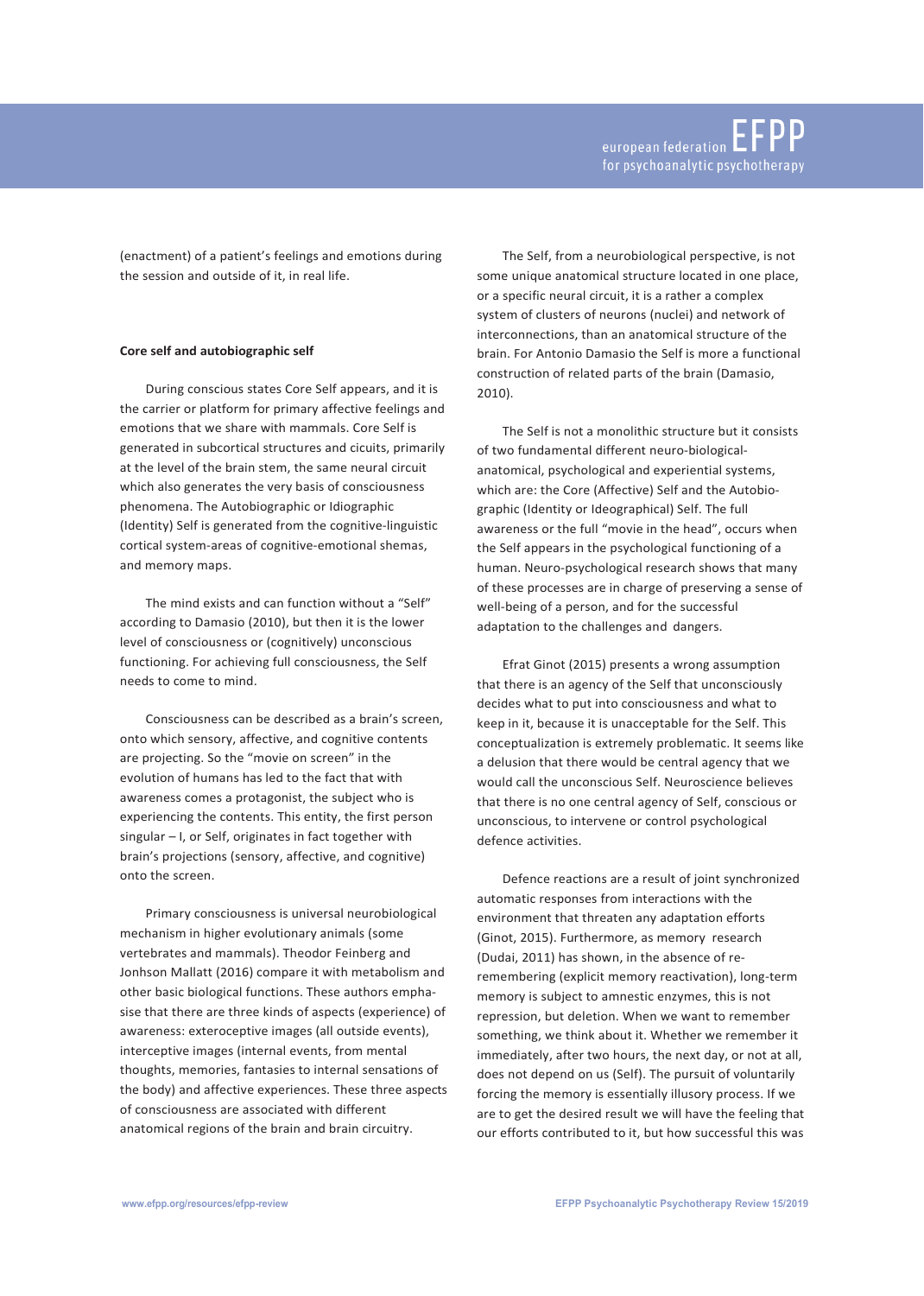depends only on the functioning of the brain, and not on our will, effort, wishes or feelings. This is cognitive unconscious processing, rather than the Self (Burton, 2013).

Neuroscience talks about unconscious processes, but not about the unconscious Self, since the coherent Self always appears with the conscious. We cannot speak of a repressed or dissociated Self. What can be dissociated is cognitive (memory) consisting of perceptual and affective contents (maps) that flow in space and time. Unconscious maps are where information is stored, information about perceptions, thoughts, memories, expectations, affective states, interpersonal relationships, behaviours. Some of these maps may at some point be active in a way that effects the conscious and the Self or the person's behaviour without the consciousness of the process.

In any case, the unconscious is not an enclosed space (a "basement" or tank) outside of consciousness. Neuroscience tells us that the conscious and unconscious are in constant interaction, and the psychotherapeutic process cannot claim that one is more important than the other. Unconscious mind maps are different (experienced, behavioural) programs facing the conscious mind and the Self, and the conscious mind and the Self are constantly effecting unconscious maps, by remodelling or deleting the contents of unconscious maps, e.g., through affective Selfregulation.

Antonio Damasio (2010) points out that the story about the Self starts with the neurological machinery of a protoSelf, which is the precursor of the neurobiological-mental constructions of the Core Self and the higher Autobiographic Self. ProtoSelf is a crucial step needed to constitute the Core Self. It is an integrated collection of separate neural patterns, which from moment to moment map the most stable aspects of the physical/biochemical structures. Maps of protoSelf are different in that they do not generate only visceral images of the Body, but also sensory images as well At the basic states of consciousness, the Core Self is generated from deep subcortical structures, primarily at the level of the brain stem and parts of the

diencephalon (hypothalamus). In creating the Core Self, the brain introduces something that had not been present – a protagonist – to the mind and consciousness, the main character in the theatre of life (Self). Once the protagonist (Self) is available, and when it is associated with some of the contents, a process of subjectivity is inevitably created.

Self is not consciousness, but a separate phenomenon, strongly associated with mind and Consciousness, and the Self is essential for coherent functioning. The Core Self is not a psycho-social phenomenon and has very little to do with experience and learning, it is primarily neurobiological machinery. The Autobiographic Self is based on the Core Self (and disappears without the foundation of Core Self), but for the development and functioning of the Autobiographic Self, experiences, learning and the social world are crucial. This higher Self – Autobiographic (idiographic or identity) is generated at the level of the cognitivelinguistic cortex (cortico-thalamic system). This system is an area of higher cognitive functions, language, social emotions, and cognitive-emotional schemes. People are usually most familiar with the Autobiographic Self, which includes identities, memories and anticipation, and this kind of Self is especially rich in people, thanks to a sophisticated and rich cognitive function, the product of the most developed cortex in the mammalian world. We need the Self for proper functioning, because a mind without the Self represents a lower level of or unconscious level of functioning (Damasio, 2014).

Anatomically speaking, and according to Antonio Damasio (2010), the Core (Affective) Self, as well as the primary affective systems contain structures vital to the biological value of life. Among the nuclei involved in the management of the state of the Body, we find the nucleus tractus solitarii (NTS) and the parabrachial nucleus (PBN). These represent the first line of the bodily, primordial feelings.

The upper part of the brainstem, or the midbrain, also includes the periaqueductal grey (PAG), whose activity results in the behavioural and chemical responses that are an integral part of the regulation of life, as well as an important part in generating instinctive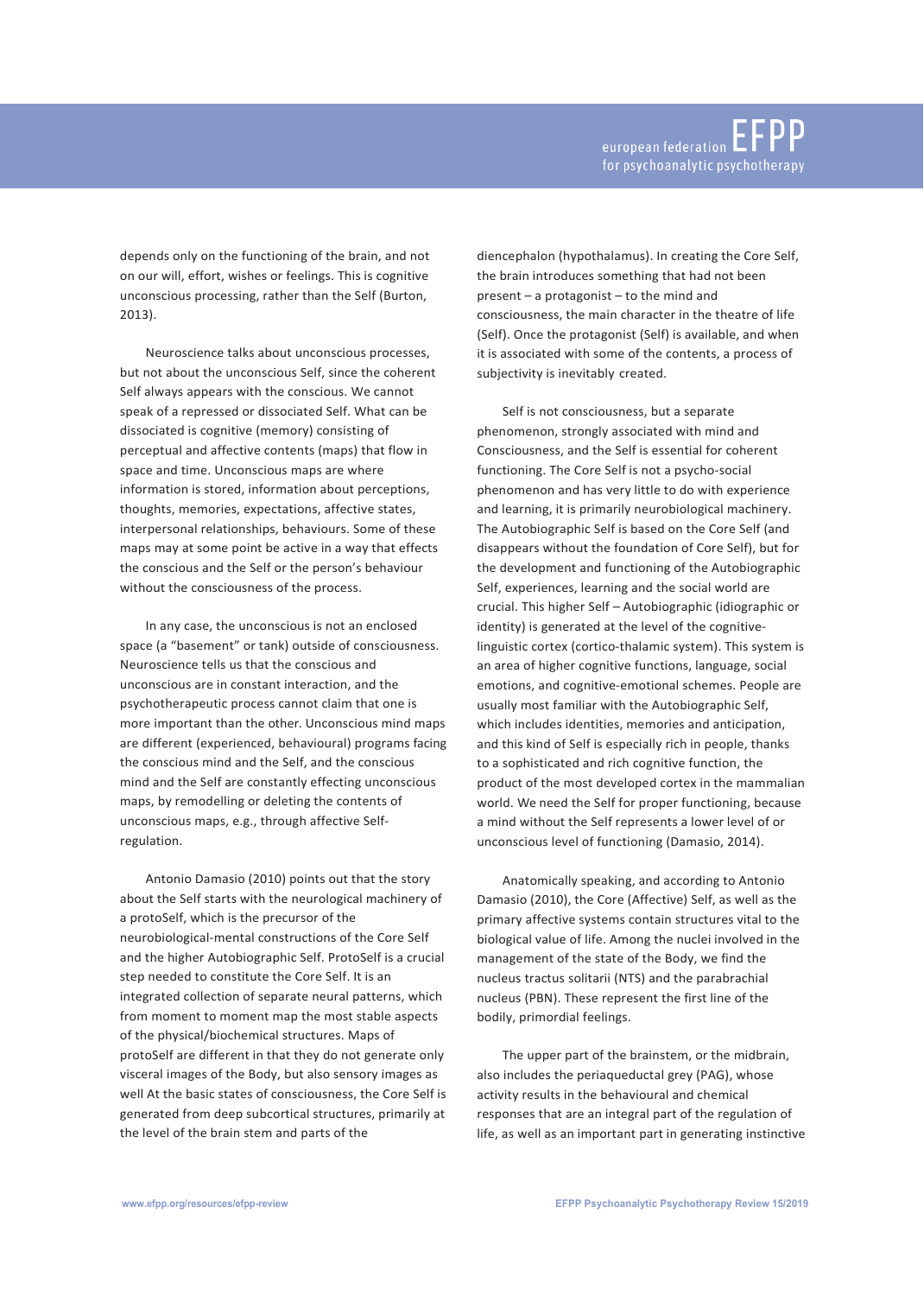emotions and homeostatic (bodily) feelings.

PAG's nuclei are associated with the hypothalamus, PBN, NTS, area postrema, and with deeper layers of the superior colliculi. Probably all these anatomical structures are involved in coordination and construction of the Core Self. These complex anatomies suggest that, while the classical nuclei of the ascending reticular activation system (ARAS) are associated with sleep cycles, other nuclei of the brainstem are involved in the functioning of consciousness, as containers of standard biological value. Neural circuits and networks of these subcortical nuclei embody the "know how" of what to do, how to act when certain messages activate nuclei.

The functioning of the nuclei of the Core Self and primary affects containing this "know how" is fundamentally different from the cortical cognitiveareas of the brain that contain sophisticated maps of "highresolution" knowledge. Feelings and emotions that are experienced through the body's interceptiveinformation are essential for the formation of the Core Self. This physiological/affective nucleus constantly feeds continuity of the Core Self and the Autobiographic Self, through the brain regions that range from brain stem to the thalamus and the cortex.

Antonio Damasio (2010) points out that the Autobiographic Self originates in the mind when the objects of personal biography generate pulsations of the Core Self, which currently contains a large scale of coherent patterns. Schemes of Autobiographic Self show patterns of neural connections to and from the posteromedial cortex (PMC), which includes the following anatomical structures: parietal associative cortex, dorsolateral prefrontal cortex (DLPFC), premotor cortex, FEF- frontal eye field, entorhinal cortex, VMPFC - ventromedial prefrontal cortex; ACC - anterior cingulate cortex, insula, thalamus (dorsal/intralaminar), basal forebrain (BF), claustrum, caudate/putamen, the nucleus accumbens, amygdala, periaqueductal grey (PAG), pons, and cerebellum.

The Autobiographic (idiosyncratic) Self allows multiple different organizations of Self (and object relations) that are partially overlapped and time and contextually variable. It is in part changeable, and the structure and functioning of the cortex provides the possibility of multiple "I" identities that can be connected or disconnected.

Integration of disconnected parts of the Autobiographic Self or multiple identity of Self (and objects/subjects) may be one of the tasks of psychoanalytic psychotherapy. This type of Self is well described in the works of Stephen Mitchell (1997) in relational psychoanalysis. The Autobiographic Self creates identities that a person carries throughout her/his history and present life, as well as in the anticipated future, while the Core Self is always singular, unique, always "just" one, with a sense of unchangeability throughout life from infancy to the end of life.

The Core Self is related to the regulation of the internal body, the visceral physiological processes which always take place in a very narrow range (otherwise illness or death will transpire), but it is not related to the external body, which changes from birth to adulthood and aging (Damasio, 2010).

The Self is not a unique and coherent mental structure. Daniel Kahneman (2011), based on his psychological research, mentions two separate entities of the Self: an Experiential Self and a Memory Self. The Experiential Self is current, always activated in the "here and now" and has nothing to do with the history or future of a person. The historical Self (or memory Self) is exclusively related to the memorized experiences and anticipatory expectations that are based on these stored experiences. Mixing of, or non-recognition of these two basic types of Self leads to psychological and conceptual confusion about human experiences, thinking and behaviour. D. Kahneman (2011) points out that this can result ino incorrect psychological concepts, and to the shortcomings of many psychological theories and schools of psychotherapy. Experiential Self corresponds to the Core Self, and the Memory Self corresponds to Autobiographic Self.

Lisa F. Barrett states that the Self, like emotions, is a concept made up of the interoceptive and control brain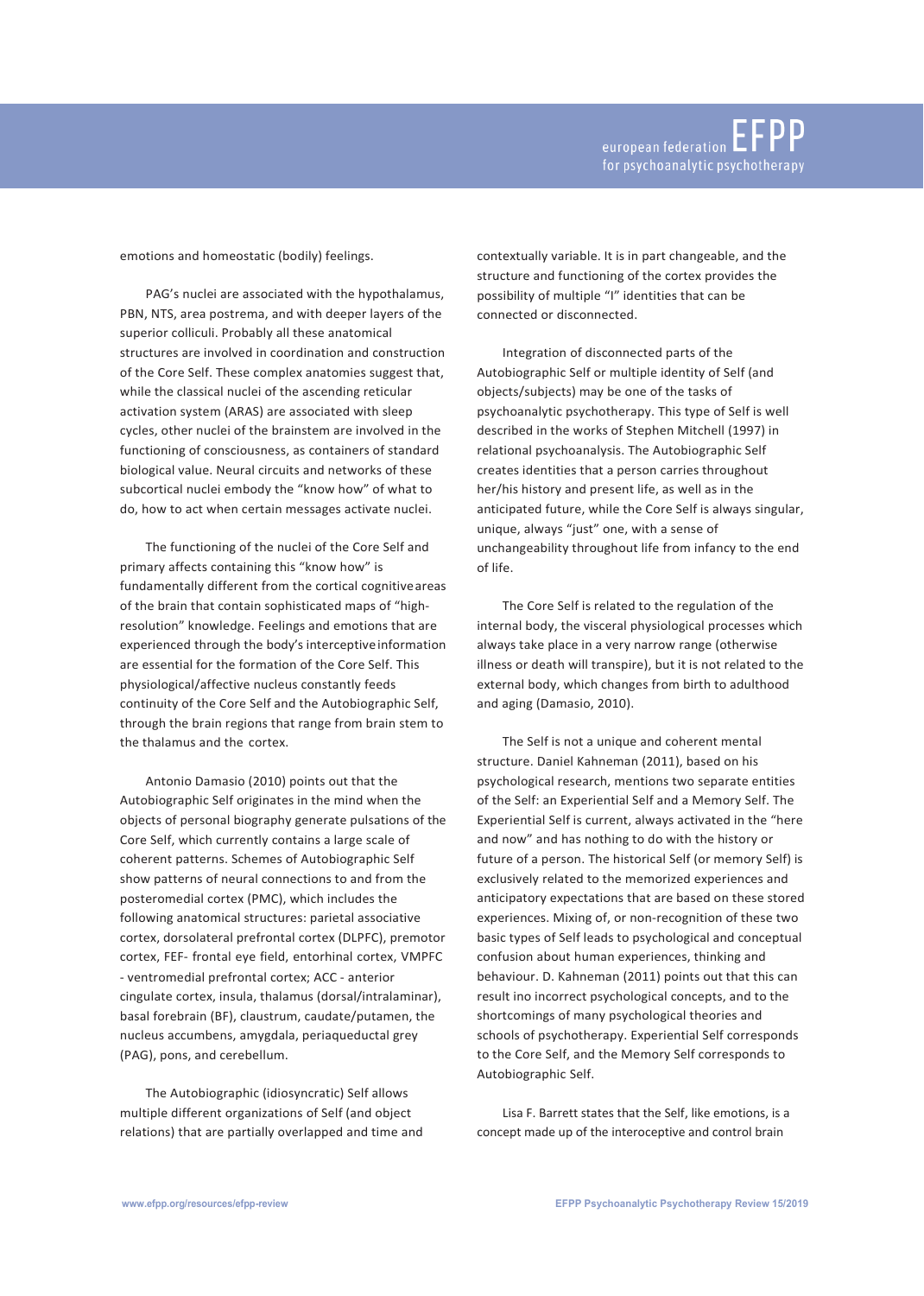network. These networks contain subcortical nuclei such as the periaqueductal gray (PAG), the parabrachial nucleus (PBN), and the nucleus tractus solitarius (NTS), hypothalamus, ventralni striatum, thalamus, and cortical areas such as the insulae, anterior cingulate cortex, posterior cingulate, dorsomedial prefrontal cortex, (dmPC), ventromedial prefronal cortex (vmPC), orbitofrontal cortex and frontoparietal large scale network. A large portion of this area is included in the default mode network (DMN) and salience network.

The brain constructs instances of the Self by simulation, with each instance fitting a persons's goals at that particular moment. Social psychologists say that we have multiple selves, but in fact we have repertoire of instances of single, goal–based concepts called "The (autobiographic) Self" in which the goal shifts based on context.

How does our brain keep track of all the varied instances of our Self, as an infant, a young child, an adolescent, a middle-aged adult, and an older adult? Because one part of us has remained constant – we always have a body. Every concept we have ever learned includes the state of body (as interoceptive predictions) at the time of learning. The Self is constructed anew at every moment by the same predictive, core system that constructs emotion, including pair of networks (interoceptive and control), among others, as they categorize the continuous stream of sensations from body and from the world (self is part of social reality). As a matter of fact, a portion of the interoceptive network, called the "default mode network" (DMN), has been called the "self system". That brain area consistently increases in activity during self-reflection. Barrett understands the Self as a concept, like emotion, perception and cognition. If the brain is a generator of concepts, then it generates (simulates) the construct (core and autobiographical) of self in relation to contextual internal and external reality (Barrett, 2017/1).

Similar to Damasio, the constancy of self gives us the Core Self, not the Autobiographical Self, and the Core Self is created from visceral interoceptive signals, from the "inner body" rather than the "outer body".

Mark Solms (2013) together with the neuroscientific research of Jaak Panksepp (2008, 2016) and Antonio Damasio (2010, 2018), and Bud AD Craig (2015) underlines the importance of the Core (affective) Self as a platform or carrier where primary feelings and emotions take place, which are generally conscious rather than unconscious.

### **Synthesis for a new (neuro-) psychoanalytic theory**

The brain is created through evolution to more or less harmoniously manage the organism through the process we call life. The brain is in constant contact with the body through the interceptor and participates in regulating the homeostasis of the organism.

Mind-brain affects the body, and in turn the body affects mind-brain. With the constant intense interaction with the body, which is the foundation of affective life, the brain-mind is also interacting with the social and non-social outside world. This relationship with outside world creates mental simulations that we call thinking, memory and expectations. The brain is not the system that primarily responds to stimuli, although it is the system that creates concepts and prediction. We could say that the brain is not only a machine that generates affect, but a machine that constantly generates predictions (as well as prediction errors) on the basis of concept making. This process is also a function of harmonious managing of the organism throughout the life process.

At every waking moment, the brain uses past experience (not the infantile past, but the whole past), organized as concepts, to guide actions and give sensations meaning, a process known as categorization (Barrett, 2017/1). The mind is not just the function of our brain, but also the mind-brain-body of other people, the physical environment, culture, and social reality. In this process of generating affects, concepts and predications (prediction errors) in relation to interceptions of the visceral body and the external, social and physical environment, dissonance, rigidity and chaos can occur, reflected in mental problems and disorders.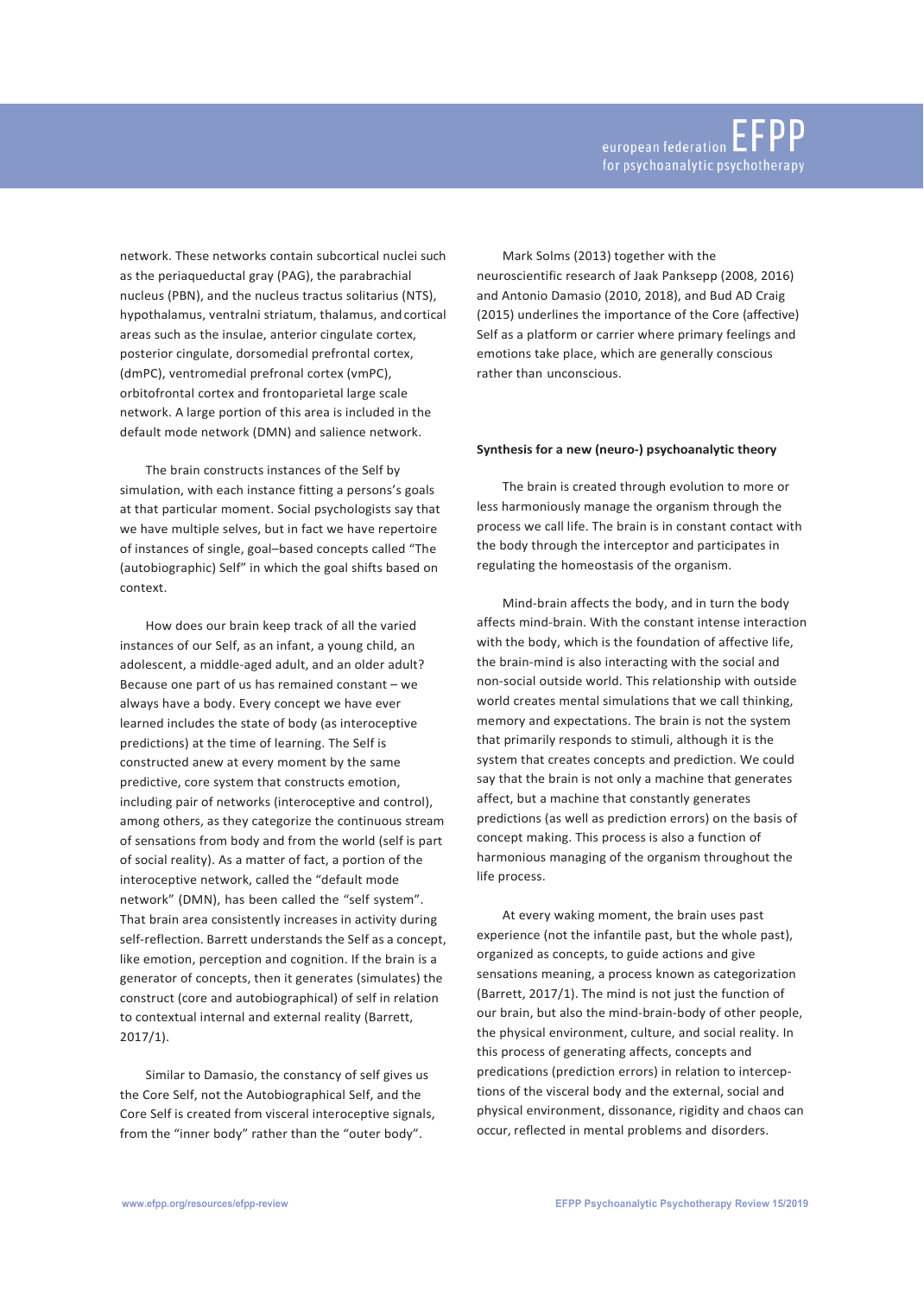In a way, we can say that psychoanalytic psychotherapy is closer to a "physical" therapy or "fitness training", rather than literature, philosophy, poetry, humanism, cinema or theatre performances. In fact, these are all included in the psychoanalytic process, but (cognitive-linguistic) talking about life, the past, discovery and the creation of associative links, the search for meaning and purpose is not as powerful as the experience of affect (feelings and emotions) in therapy sessions and beyond. Affects have the strongest impact on the functioning of the brain-mind, both positively and negatively, and with therapy we act on the "feeling and emotional muscles" of a person.

Therefore, the main goal of psychotherapy is not intellectualizing of affects or detection of unconscious elements in motivation and behaviour. This is a secondary objective that represents more the means of communication that fills the space and time of the session. Although psychoanalysis implements many creative, conscious and unconscious psycho-social games, it is not primarily a romanticized story and a family novel about moms, dads and childhood, about good and bad people (objects) in and around us.

Patient experiences and behaviours are not guided in their Self and the world by exclusively memorized maps of internalized objects. How someone behaves depends on a multitude of factors: biological, psychological, socio-cultural, past experiences, current state and anticipated expectations. We can look at this factor as an affective realism (there is no cognition or perceptions without affective brain processing), constant creation of concepts and prediction (prediction error) and social (from interpersonal relationships to social codes of society) and physical reality.

Crucially, the psychotherapeutic processes vitalizes, adjusts and balances affective systems, this is more a reprogramming process rather than the pursuit of meaning, sense, and detection of causal factors for imbalanced systems. Psychotherapy, when successful, acts on body budget feelings, drives (motivation– emotions), and on cognitive concepts that feed prediction in the brain-mind machine, lending meaning to a patient's experience and behaviour.

Psychoanalysis subjectivity, the first-person singularity, puts Self at the centre of the psychotherapeutic process. In short, psychotherapy aims to achieve affective balance and in such a way bring balance to the Affective Core and cognitive Autobiographic Self.

The psychoanalytic relationship takes place through: A) psychodynamics of the three levels of brainmind systems, and also by using B) therapeutic tools (Čorlukić, 2014).

A) Psychodynamics of the three levels of the mindbrain systems are: 1) the primary, secondary andtertiary system through feelings and emotional pulsation and cognitive configuration, 2) the defence mechanisms (repression, reactive formation, rationalization, somatization, introjection, identification, projection, projective-identification, dissociation, acting out, sublimation, etc.), 3) transfer-countertransference and intersubjectivity, affective and cognitive interactions and relationships, attachment, social needs, separationdifferentiation, the boundaries of Self and others, unconscious object maps, and conscious relationships with others.

B) The therapeutic tools used in psychoanalytic settings are as follows: therapist internal disposition, empathy, working alliance, free associations, clarifications, interpretations, confrontations, mirroring, transferance, countertransferance, dream analysis, etc.

#### **The three levels of the brain-mind interface**

1. The tertiary cognitive-linguistic system (primarily cortico-thalamic regions of the brain ): its main task is to think through simulations of external objects and events and to intellectualize emotion. This system contains cognitive functions, executive functions, working memory, long-term memory maps, reasoning, cognitive control, making concepts, prediction, integrative functions, associations, imagination, symbolic thought, is where social reality is created as well as a range of social, mixed emotions and cognitive emotional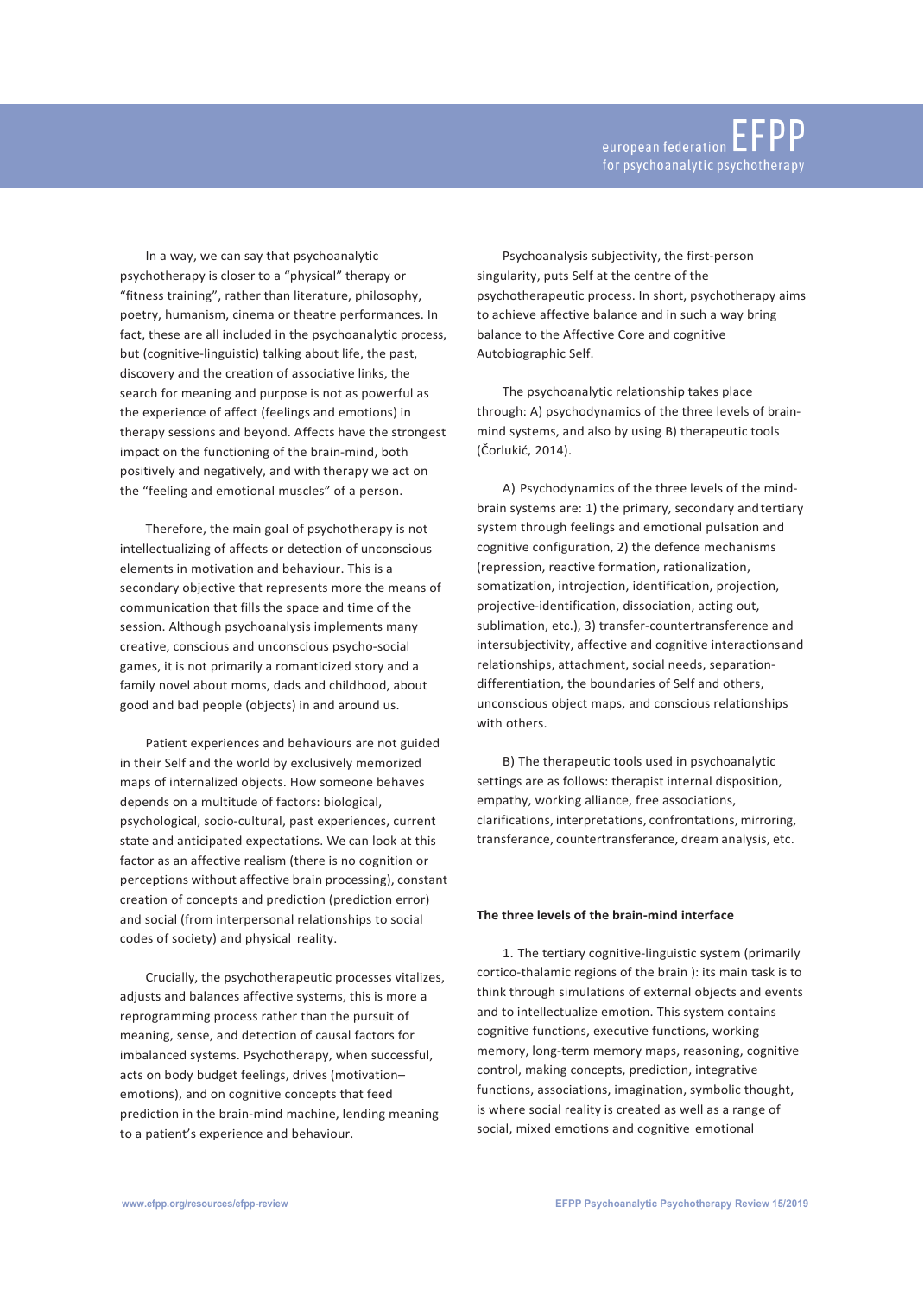schemas, verbal translation, language (grammar) and large scale of narratives. The tertary system enables maintenace of the Autobiographical Self, existing culture and social reality (economics, law, humanism, morality, etc).

2. The secondary system of behavioural conditioning is a system of implicit learning/memory, created through positive and negative classical conditioning (basal ganglia, basolateral amygdala) which creates an emotional habit and routine behaviour, but also the symptoms of trauma, especially intensely stressful/depriving experiences from early childhood. This is a completely unconscious system that cannot become conscious, much in the same way that we are not conscious of the moment when we learned/adopted any motor skill. This system is the basis for classical conditioning, while instrumental conditioning uses the tertiary cognitive system.

3. The primary affective system is made of homeostatic (visceral, body budget) feelings, primary or instinctual emotions and the Core Self. Homeostatic feelings are very important for psychological life, because they can qualitatively and quantitatively affect the primary emotions, and the general emotional tone of a person. Ultimately, they are a question of valence and energy charge of a person, but they are a basic building material for creating emotions and cognitions too. There are three groups of dichotomoushomeostatic feelings: 1) pleasure (enjoyment) – displeasure (pain), 2) energization (vitality) - fatigue (lethargy), and 3) feelings of tension-relaxation.

It should be noted that all three systems function in extraordinarily connected way and that there are in fact artificial boundaries between cognitive, affective and social neuroscience.

Psychotherapy works on homeostatic (bodybudget) feelings, primary and social emotions, and constantly influences and interacts with (tertiary) cognitive systems: the creation of concepts (images), prediction, prediction error and correction. Through these affective and cognitive systems, it also acts and affects the harmony of the core and autobiographical self (Damasio 2018, Barrett 2017/2). Psychoanalytic psychotherapy or psychoanalysis is a specific psychosocial, verbal and nonverbal, conscious and unconscious, communication play between the therapeutic pair (client-therapist) with a goal of balancing the primary affective system with cognitive linguistic system or affective pulsation with cognitive configurations. Essentially, psychotherapy is an affective learning and cognitive meaning experiences that happen from session to session.

#### **References**

Alexander, F. (1946) The corrective emotional experience. *Psicoterapia e Scienze Umane, 1993, XXVII, 2: 85-101*.

Barrett, L.F. (2017/1) *How emotions are made: The secret life of the brain*. New York, Houghton Mifflin Harcourt.

Barrett, L.F. (2017/2) The theory of constructed emotion: an activeinferenceaccountofinteroceptionandcategorization. *Social Cognitive and Affective Neuroscience*. Vol. 12, No.1, 1- 23.

Burton, R. (2013) *A Skeptic's Guide to the Mind: What Neuroscience Can and Cannot Tell Us About Ourselves*. New York, St. Martin's Press.

Block, N. (2007) Consciousness, accessibility, and the mesh between psychology and neuroscience. *Behavioral and Brain Sciences.* 30(5); 481-548.

Bolognini, S. (2015) *In between sameness and otherness, the analyst with words and interpsychic dialogue.* Berlin, European Federation for Psychoanalytic Psychotherapy EFPP Conference.

Brenner, C. (1982) *Mind in Conflict*. New York, IUP.

Bruer, J.T. (1999) *The Myth of the First Three Years; A New Understanding of Early Brain Development and Lifelong Learning*. New York, The Free Press.

Craig, A.D. (Bud). (2015) *How Do You Feel?: anInteroceptive Moment with Your Neurobiological Self.* Princeton, Princeton University Press.

Craparo, G., Mucci, C. (eds.), (2016) *Unrepressed Unconscious, Implicit Memory, and Clinical Work*. London, Karnac Books.

Critchley, H., Garfinkel, S. (2017) *Interoception and emotion.* Current Opinion in Psychology.Vol 17; 7-14.

Čorlukić, M. (2014) *Psihoterapija kao izazov umu, moć i granice psihoanalize*. Zagreb, Medicinska naklada.

Damasio, A. (2010) *Self Comes to Mind, Constructing the Conscious Brain*. New York, Vintage Books.

Damasio, A., Carvalho, G.B. (2013) The Nature of Feelings: Evolutionary and Neurobiological Origins. *Nature Review Neuroscience*. 14 (2), 143-152.

Damasio, A. (2000) *Descartes' Error*. New York, Vintage Books.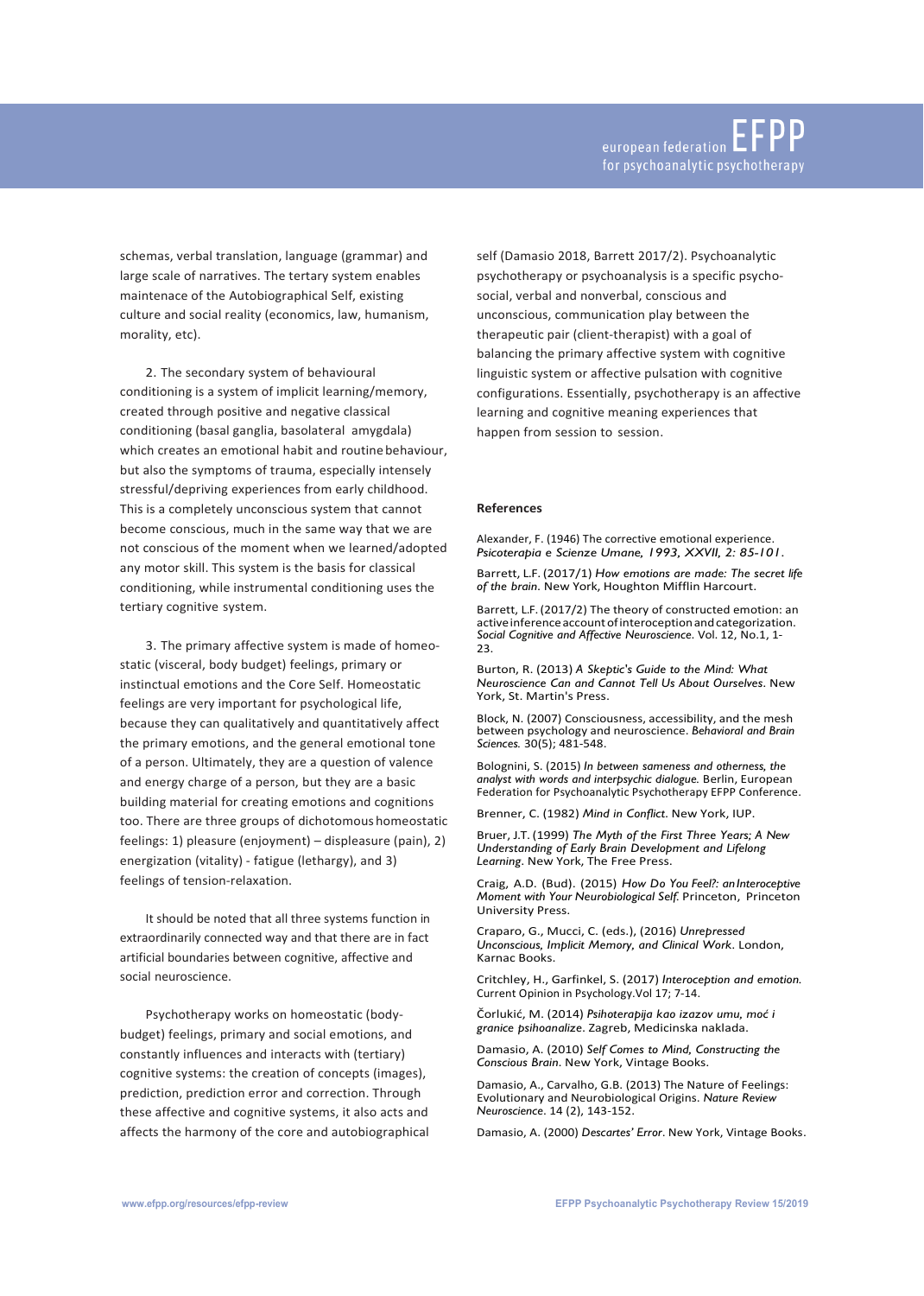Damasio, A. (2018.) *The Strange Order of Things: Life, Feeling, and the Making of Cultures.* New York, Pantheon Books.

DistelM.A.,TrullT.J.,DeromC.A.,ThieryE.W.,GrimmerM.A., Martin N.G. et al. (2008) *Heritability of borderline personality disorder features is similar across three countries. Psych Medicine* 38: 1219-1229.

Dudai, Y. (2011) *The engram revisited: On the elusive permanence of memory*. In Nalbantian, S., Matthews, P.M., McClelland, L.J.: The Memory Process:Neuroscientific and Humanistic perspectives.Cambridge, MA: MIT Press,29-40.

Fisher, H. (2006) *The Drive to Love: The Neural Mechanism for Mate Selection*: in Sternberg, R.J., Weis, K. The New Psychology of Love. New Haven, Yale University Press, 87-115.

Flint, J., Greenspan, R. J., Kendler, K. S. (2010) *How Genes Influence Behavior*. Oxford, UP.

Freud, S., (1966) *Standard edition of complete psychological work of Sigmund Freud*. London, Hogarth.

Friston, K. (2010) The free-energy principle: A unified brain theory? *Nature Reviews Neuroscience* 11, 127-138.

Fonagy, P., Cooper, A., Wallerstein, R. (1999) *Psychoanalysis On The Move. The Work of Joseph Sandler.* London, New York, Routledge.

Fonagy, P., Target, M. *Psychoanalytic Theories: Perspectives from Developmental Psychopathology*. Routledge, Whurr Publisher.

Feinberg, T., Mallatt, J. (2016) The Nature of Primary Consciousness. A *New Synthesis, Consciousness and Cognition*  43, 113-127.

Ginot, E. (2015) *The Neuropsychology of the Unconscious, Integrating Brain and Mind in Psychotherapy*. London, New York, W.W.Norton &Company.

Greenberg, J. (1991) *Oedipus and Beyond: Clinical Theory*. Cambridge, MA/London: Harvard University Press.

Jung, C.G. (1974) *Čovjek i njegovi simboli*. Zagreb, Mladost.

Kagan, J. (2010) *The Temperamental Thread: How Genes, Culture, Time and Luck make us who we are*. New York, Dana Press.

Kagan, J. (2012) *Psychology's Ghosts: The Crisis in the Profession and the Way Back.*New Haven. YaleUniversity Press.

Kahneman, D. (2011) *Thinking, Fast and Slow.* New York, Farrar, Straus and Giroux.

Koziol, L.F. (2014) *The Myth of Executive Functioning: Missing Elements in Conceptualization, Evaluation, and Assessment*. Heidelberg, N.Y. London, Springer.

LeDoux, J. (2015) *Anxious: Using the Brain to Understand and Treat Fear and Anxiety.* New York, Viking.

Mancia, M. (2016) in Craparo, G., Mucci, C. (eds.) *Unrepressed Unconscious, Implicit Memory, and Clinical Work*. London, Karnac Books.

Mitchell, S.A. (1997) *Influence and Autonomy in Psychoanalysis*. New York, Hillsdale, The Analytic Press.

Mitchell, S.A. (2000) *Relationality from Attachment to Intersubjectivity*. New York, Hillsdale, The Analytic Press. Ogden, T. (2005) *This Art of Psychoanalysis, Dreaming Undreamt Dreams and Interrupted Cries.* London, New York, Routledge.

Panksepp, J., Biven, L. (2012) *The Archeology of Mind*. New York, London. W.W.Norton.

Panksepp, J.(2003) Feeling the pain of social loss. *Science, 302(5643):237-239.*

Panksepp, J. (2008) *Affective brain and core consciousness: How does neural activity generate emotional feelings? Handbook of emotions.* New York, Guilford.

Panksepp, J. (2006) Emotional endophenotypes in evolutionary psychiatry. *Prog Neuro-Psychiatry BioPsychiatry* 30: 774-784.

Parviz, J. (2009) Corticocentric myopia: Old bias in new cognitive sciences. *Trends in Cognitive Sciences* 13 (8), 354- 359.

Pessoa, L. (2013) *The Cognitive-Emotional Brain: From Interactions to Integration*. Cambrige, MA, London, MIT.

Peterfreund, E. (1978) Some Critical Comments on Psychoanalytic Conceptualizations of Infancy, *Int. J. Psychoanal.* 59*:427-441.*

Porges, S.W. (2001) The polyvagal theory: phylogenetic substrates of a social nervous system. *International Journal of Psychophysiology.* 42, 123-146.

Rakić, P. (2015) *Developmental cortical maps, the Croatian Institute for Brain Research*. Zagreb, Lecture October.

Sapolsky, R. (2015) Stress and the brain: individual variability and the inverted-U. *Nature Neuroscience.* 18: 1344-1346.

Schore, A.N. (2012) *The Science of The Art of Psychotherapy*. New York, W.W. Northon.

Schwartz, C. (2015) *Tell it About Your Mother. Can brainscanning help save Freudian psychoanalysis?*. New York, New York Times.

Seth, A.K. (2013) Interoceptive inference, emotion, and the embodied self. *Trends in Cognitive Science*. 17(11), 565-573.

Seth, A.K., Friston, K.J. (2016) Active interoceptive inference and the emotional brain. *Philosophical Transactions Biol. Sci*. 19; 371(1708).

Shedler, J. (2010) The Efficacy of Psychodynamic Psychotherapy. *American Psychologist*. February–March, 98 - 109.

Solms, M. (2015) *The Feeling Brain: Selected Papers on Neuropsychoanalysis (The Psychoanalytic Ideas Series).*  London, Karnac Books.

Solms, M. (2013) The Conscious Id. Neuropsychoanalysis: An *Interdisciplinary Journal of Psychoanalysis and the Neurosciences*. 15 (1), 5-19.

Sterling, P., Laughlin, S. (2015) *Principles of Neural Design*. Cambridge: MIT Press.

Thomä, H., Kächele, H. (1985) *Psychoanalytic Practice*, *vol 1, Principles*, New Jersey, London: J. Aronson

Thomä, H., Kächele, H. (1988). *Psychoanalytic Practice*, *vol 2*, *Clinical Studies*, New Jersey, London: J. Aronson

Toronchuk, J.A, Ellis, G.F. (2013) Affective Neuronal Selection: The Nature of the Primordial Emotion Systems. *Frontiers in Psychology* 3; 589.